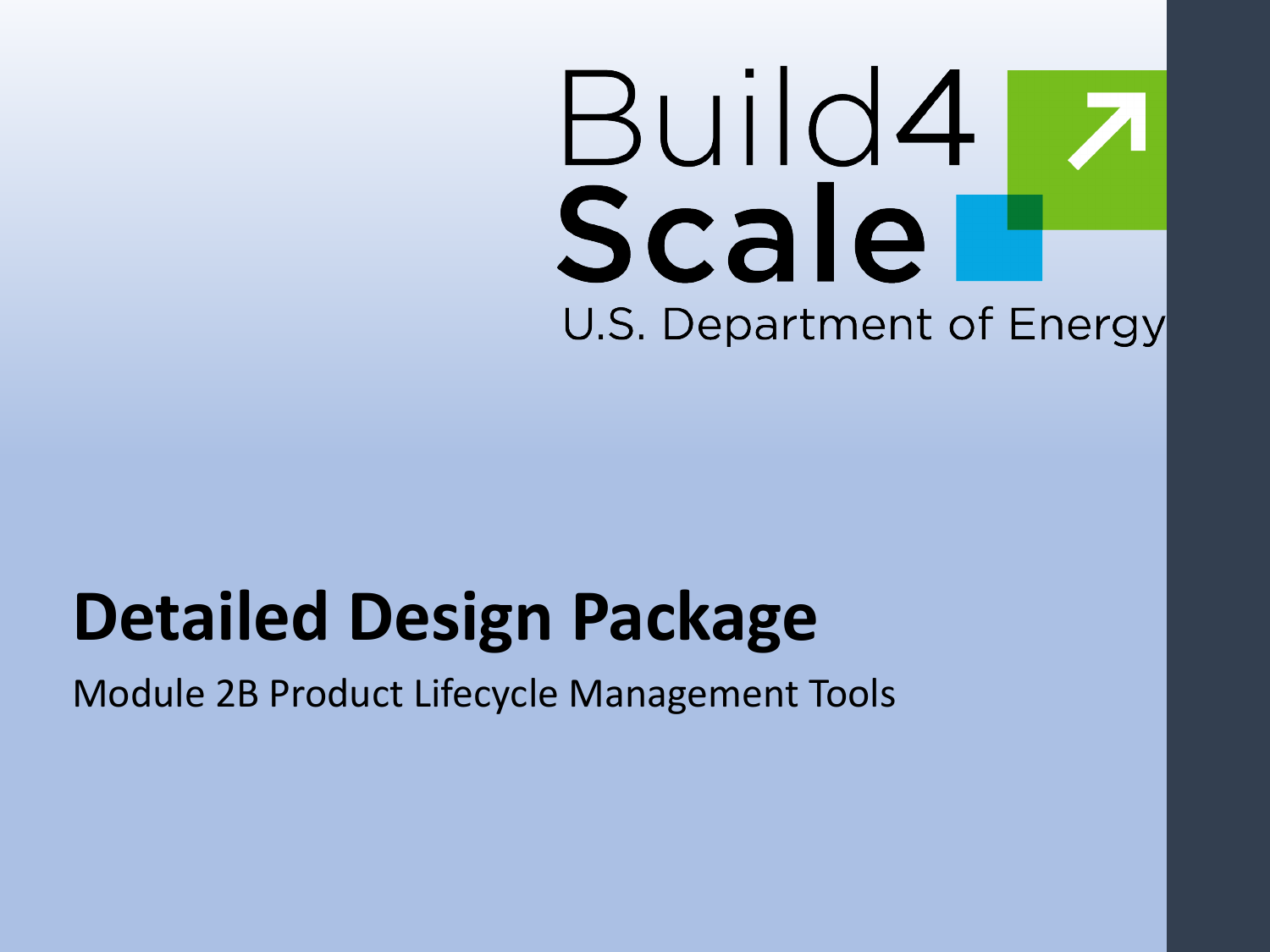# **Motivation**

*Why is this module important?*

 $\mathcal{P}$ 

 $\square$  The goal of product lifecycle management (PLM) is to eliminate waste and improve efficiency

- $\Box$  PLM tools ensure that your design documents are up to date and properly organized allowing efficient iteration with contract manufacturers and quality maintenance
- $\Box$  Use PLM tools to help design the product you intend

**PLM tools**:

**□ Create a BOM** 

- $\Box$  Organize and number documents
- $\Box$  Track and authorize design changes

*As soon as feasible, companies should adopt a formal PLM system*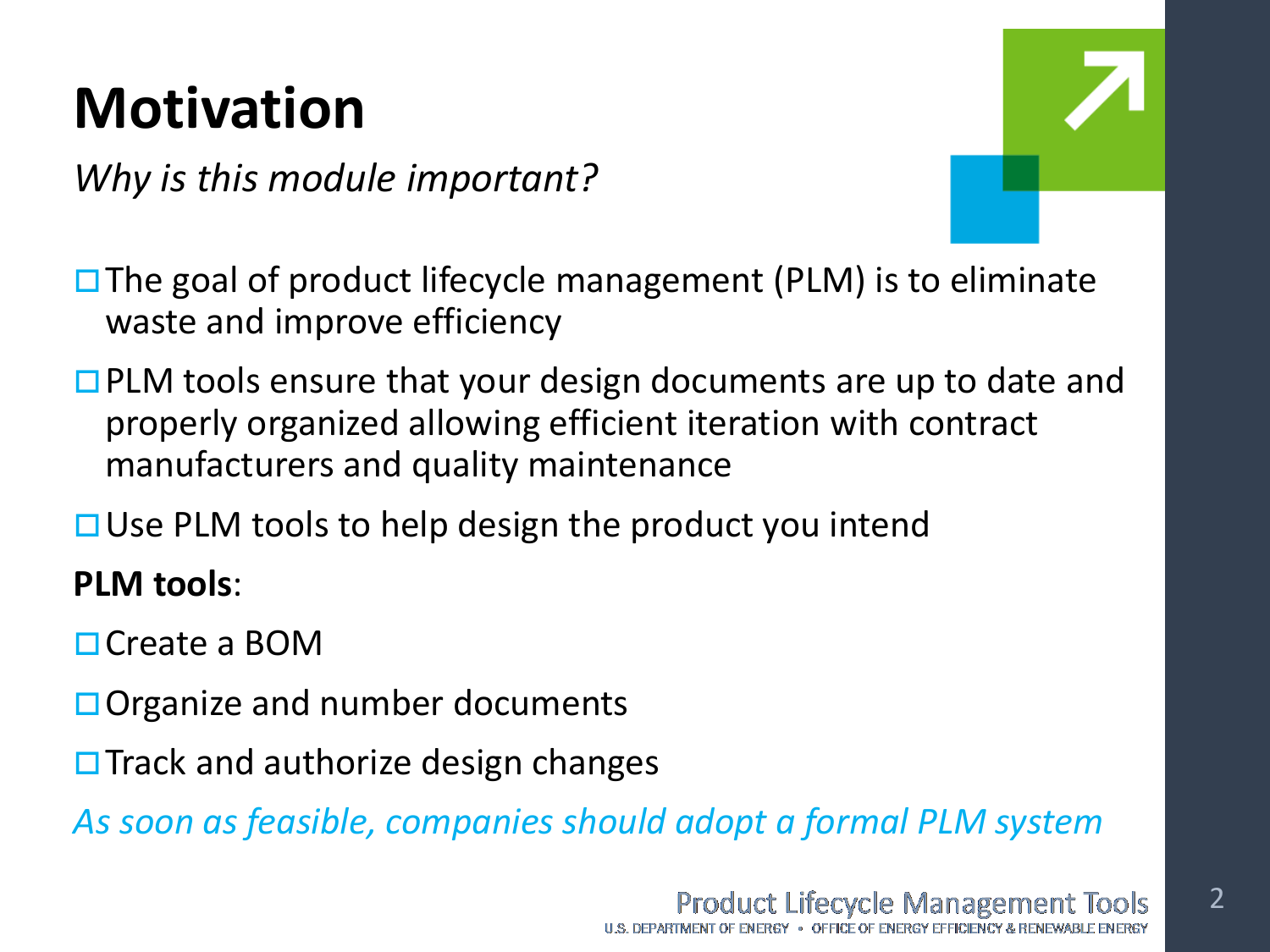# **Module Outline**

3

- $\square$  Learning objectives
- $\square$  Managing design documents
- **□ Understanding bill of materials (BOM) in a product lifecycle** management (PLM) system
- $\Box$  Engineering change management and approval
- □ Computer-aided design (CAD)
- Additional resources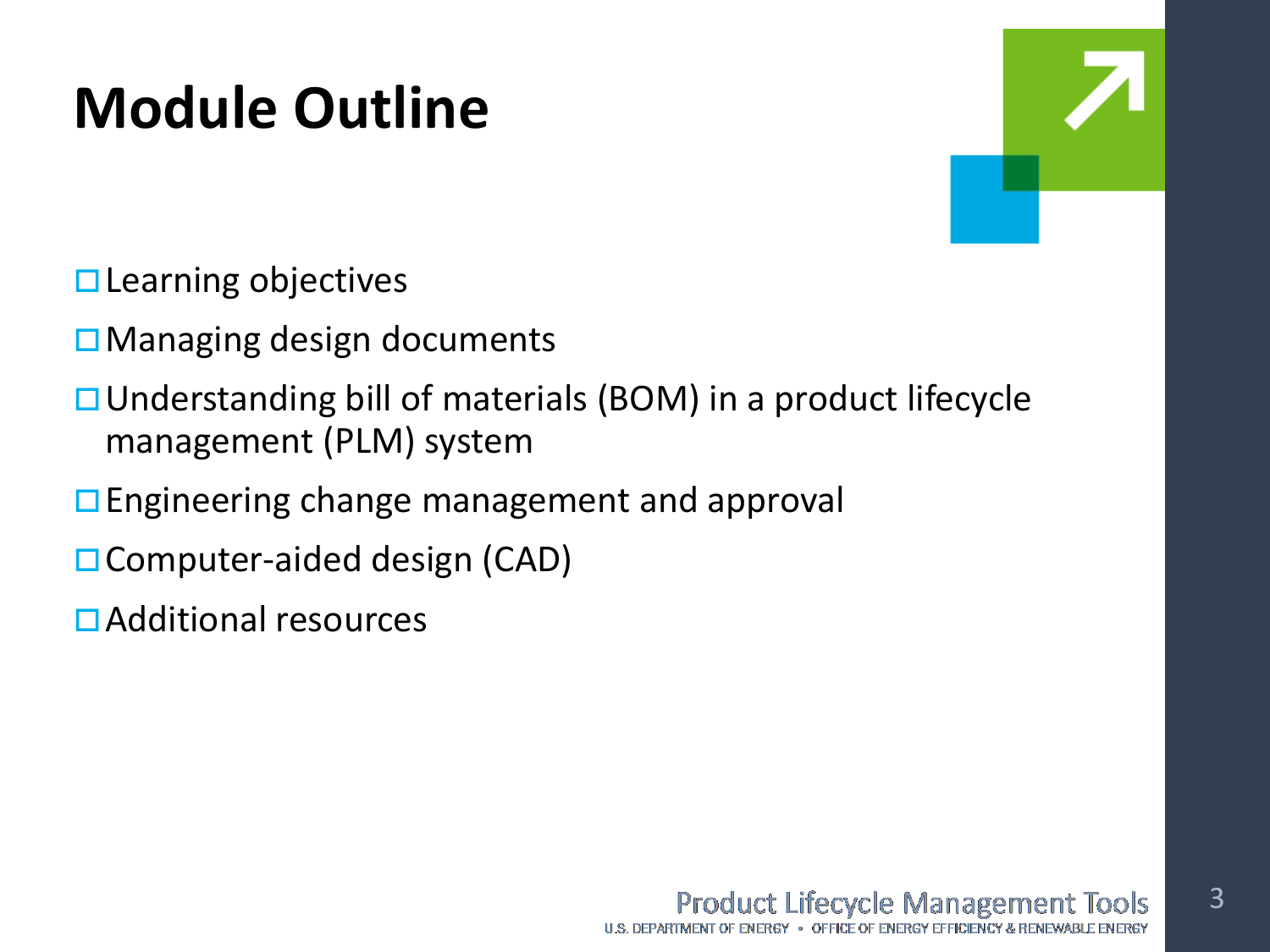# **Learning Objectives**



 $\overline{\mathcal{A}}$ 

 $\Box$  LO1. Understand the role of a PLM system

□ LO2. Organize processes necessary to make design changes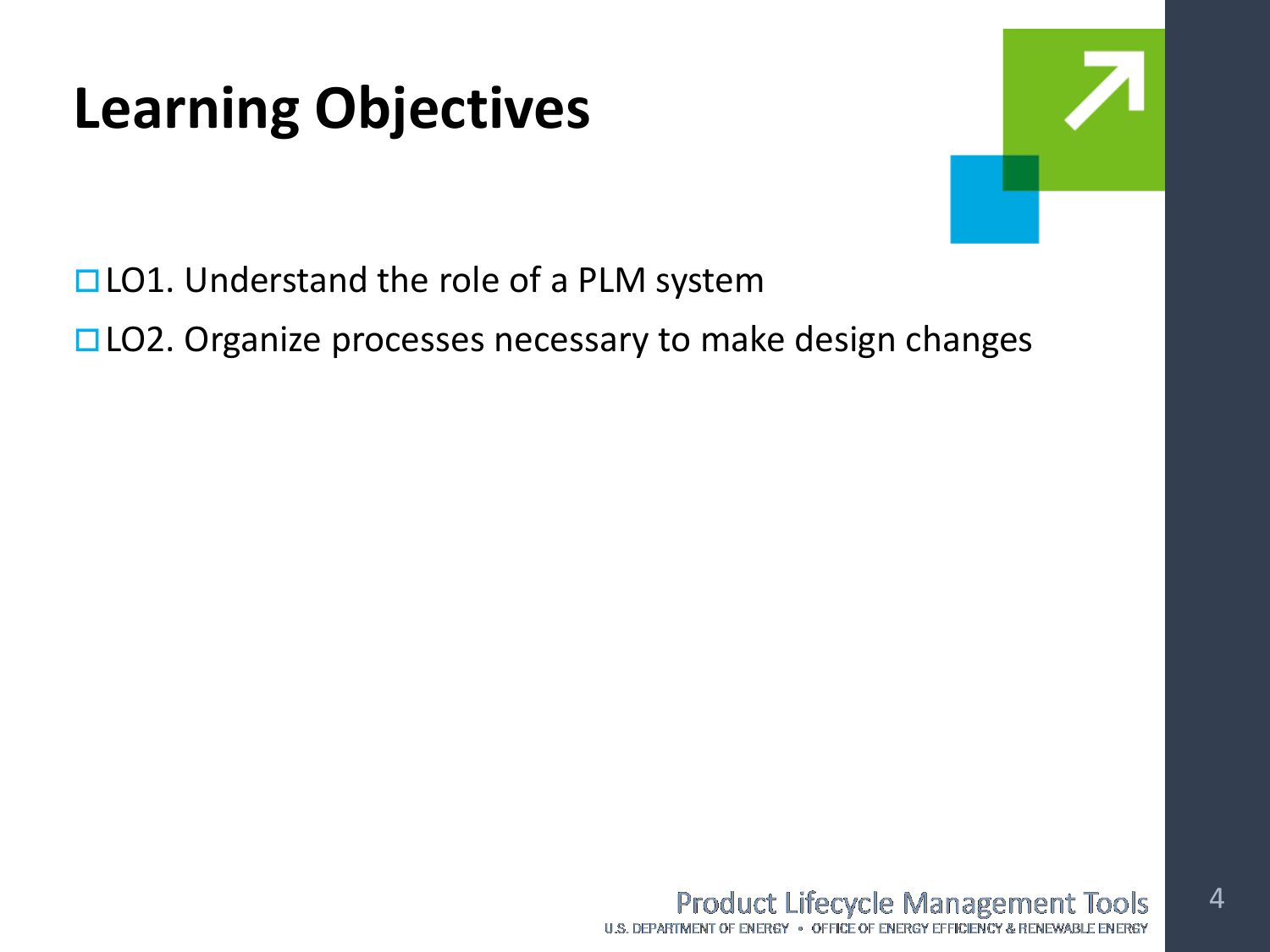# **What This Module Addresses**



- $\Box$  The importance of PLM tools for tracking design documents and changes
- $\Box$  How you can track the BOM and design documents with PLM software and using conventional office tools
- $\Box$  Important design rules for ensuring that designs are clearly understood and altered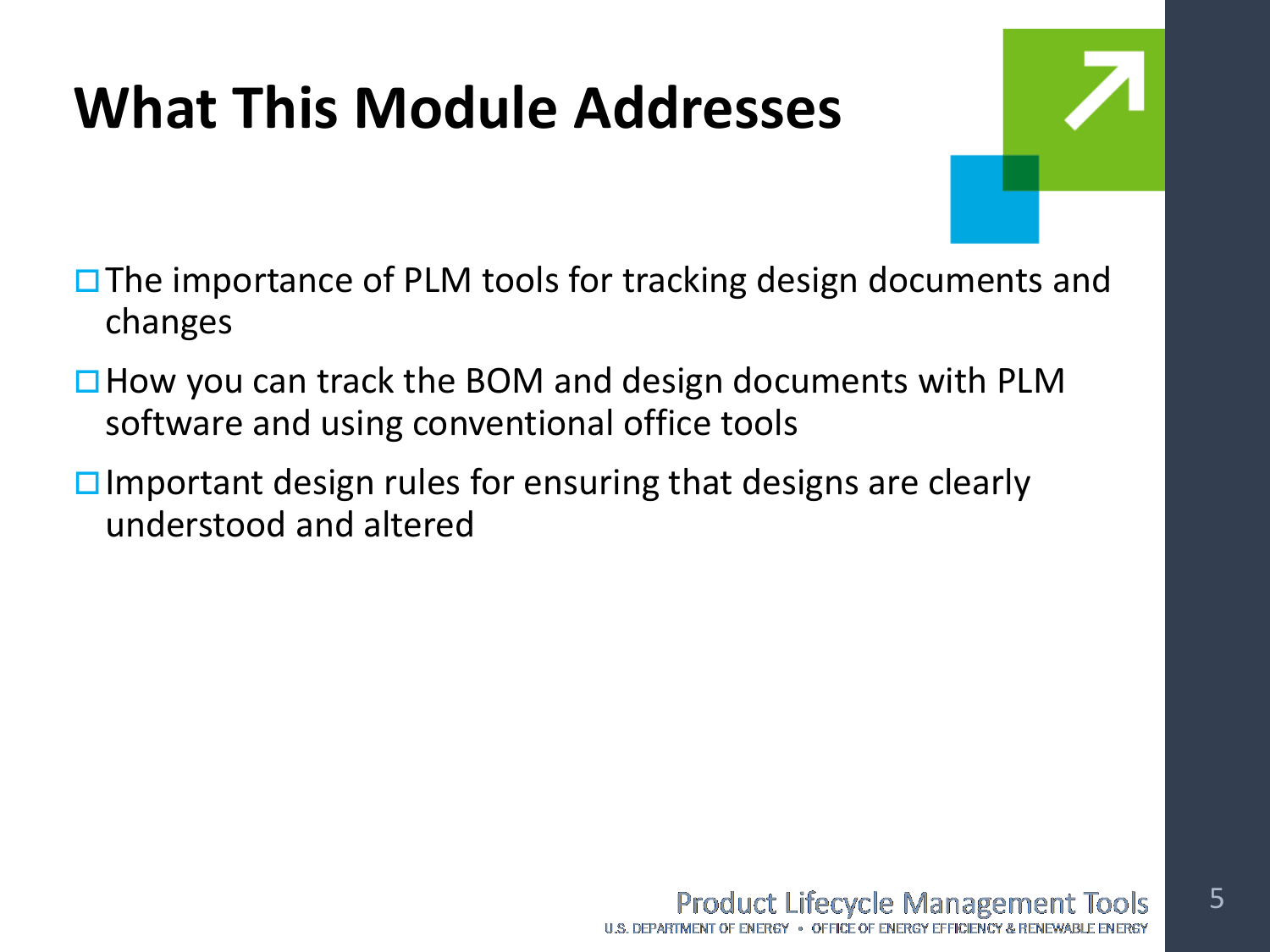# **Product Lifecycle Management**

*Where does this fit into the development cycle?*



 $\Box$  PLM tools are used throughout the later stages of the productdesign process

- $\Box$  Once design documents are entered into the PLM system, the system tracks changes and other aspects
- □ Design documents relate directly to the BOM and BOP (Module 2A)

6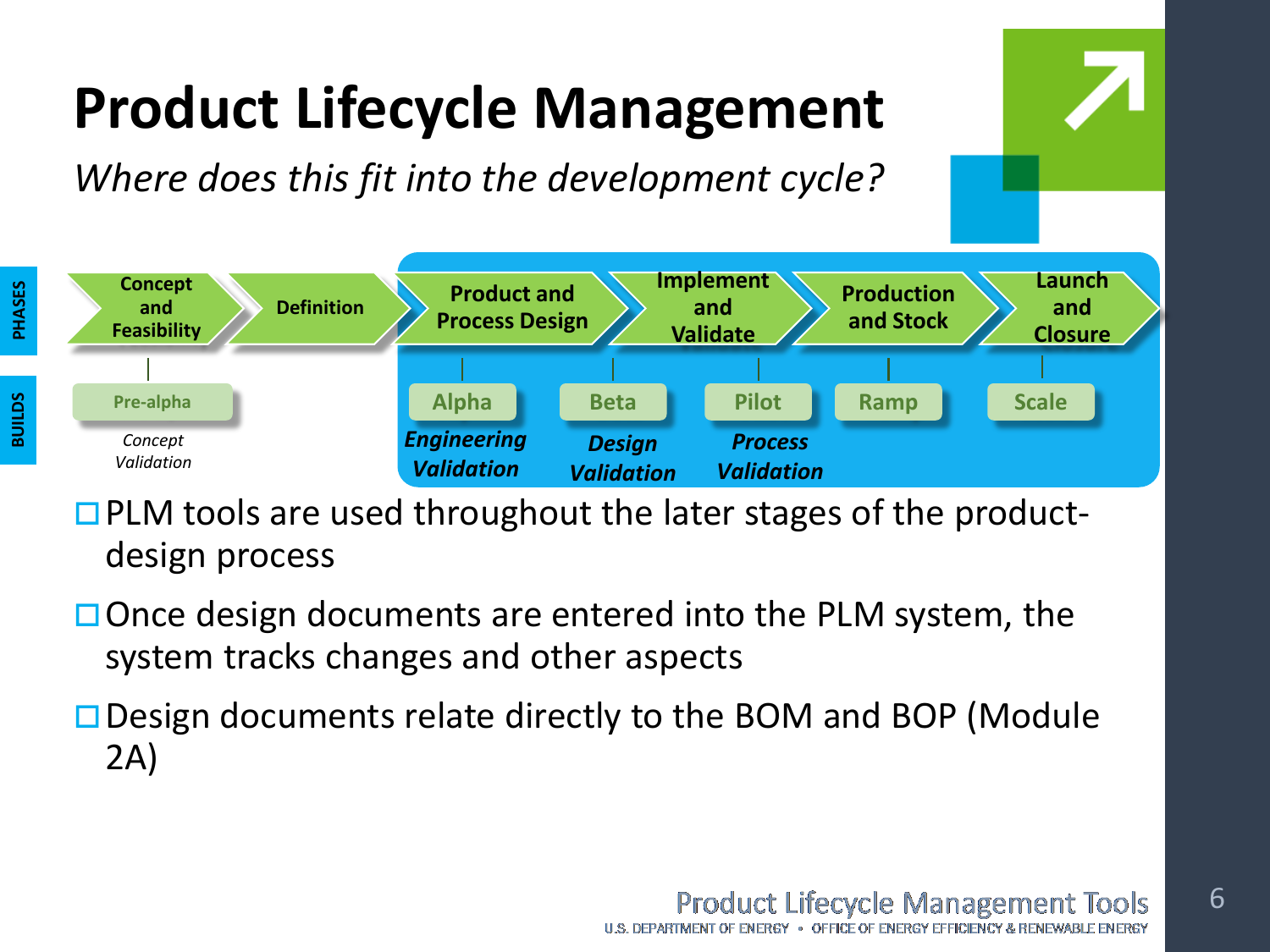# **Product Lifecycle Management**

*Where does this fit into the development cycle?*

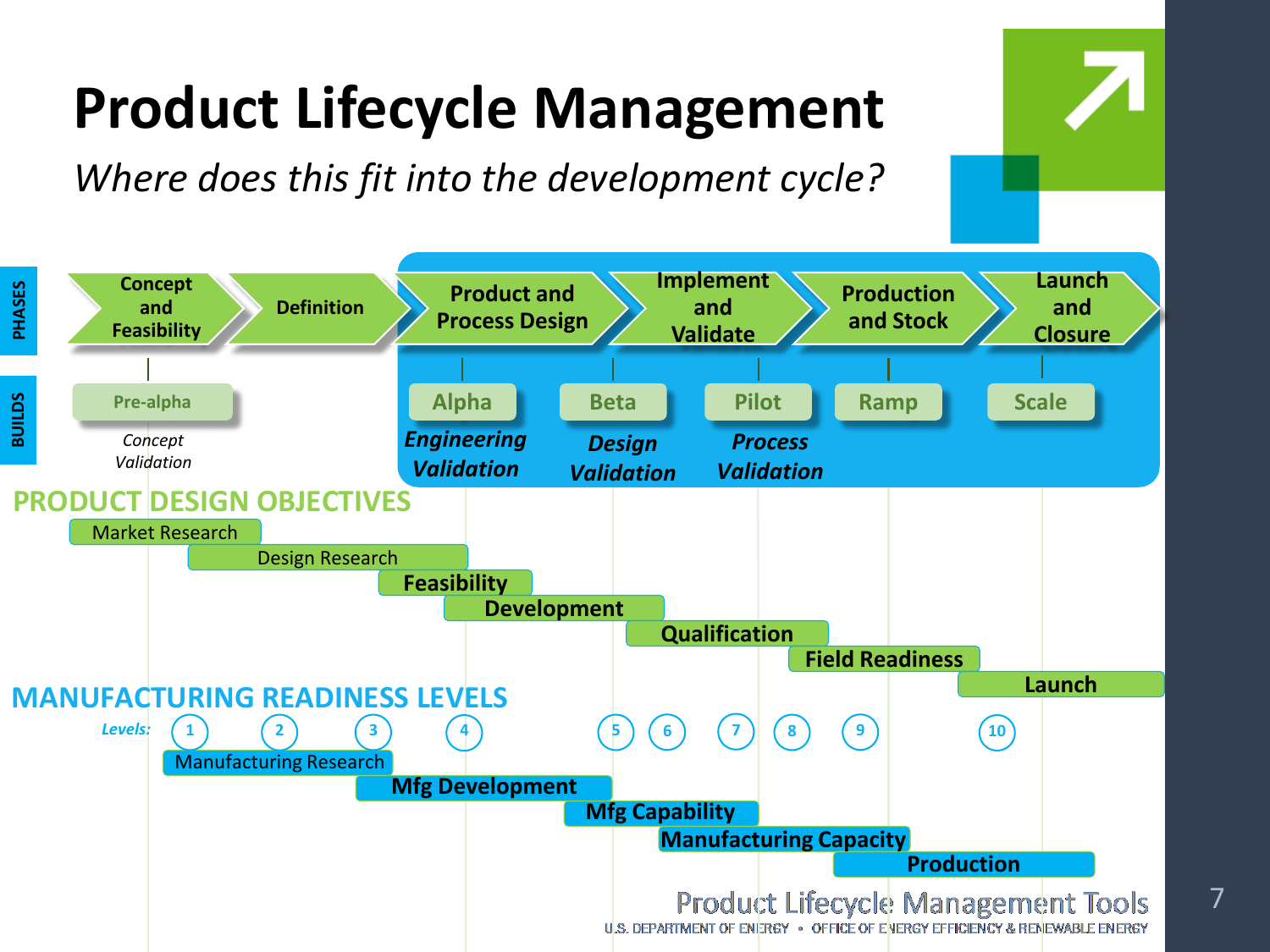# **Design Documents**

*Computer-aided design*



8

### **A product has various design documents associated with it**:

- □ Computer-aided design (CAD) component models describe the constituent parts of an assembly
- □ CAD assembly models:
	- —Assembly models can contain component or subassembly models
	- —The BOM can be integrated into the CAD assembly drawing
- $\Box$  CAD files associated with purchased components; often included for assembly purposes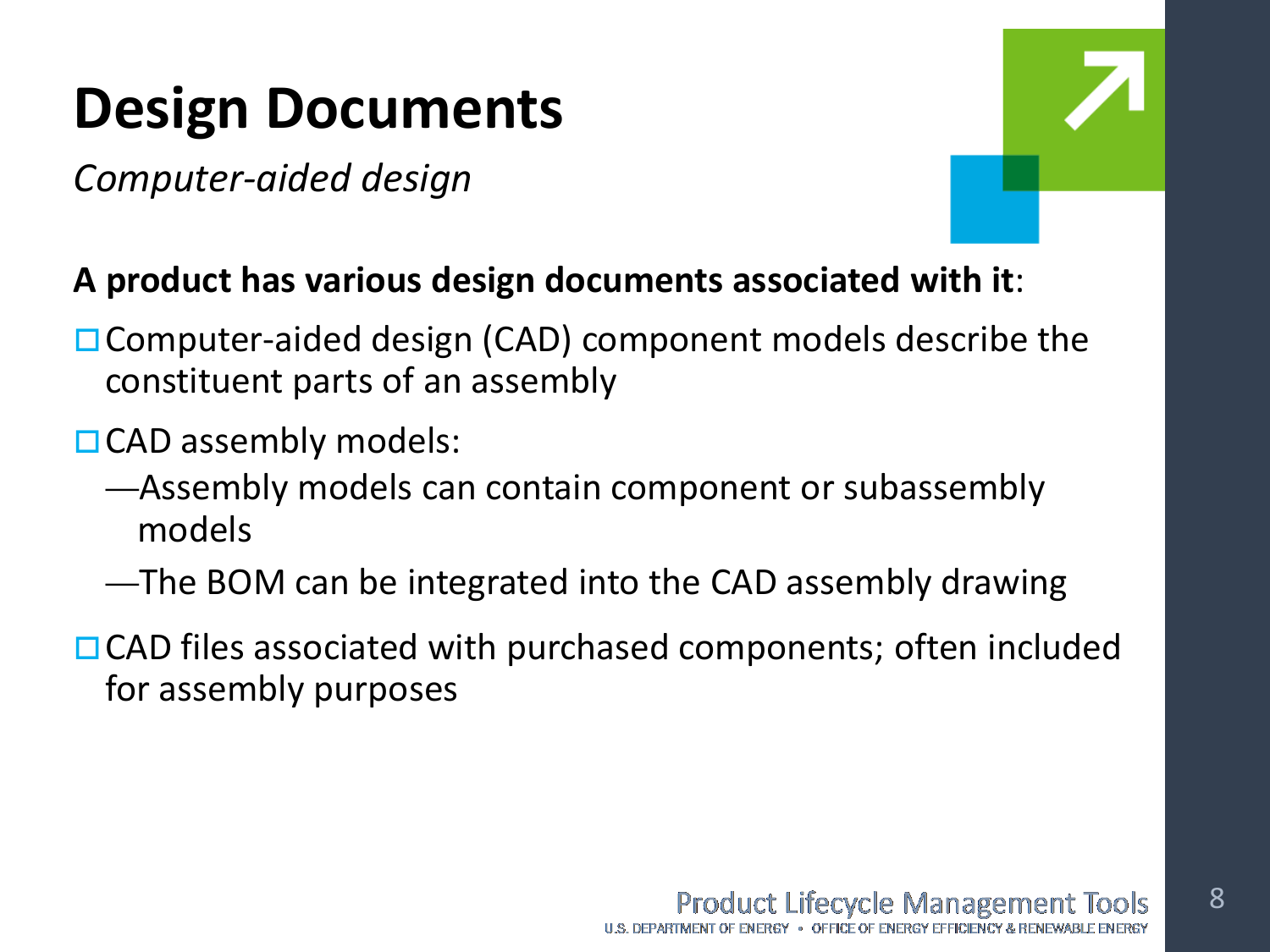# **PLM Tools**

*Basics*



 $\Box$  These file-storage systems contain design documents, and should control access and changes to documents

### **A PLM tool should track**:

**Part numbers** 

- $\square$  Design stages
- $\Box$ BOM
- $\square$  Part changes (e.g., increased section thickness)
- **□** Approvals
- $\square$  Suppliers and vendors

*Ideally, all members of the project team are kept informed during the design process*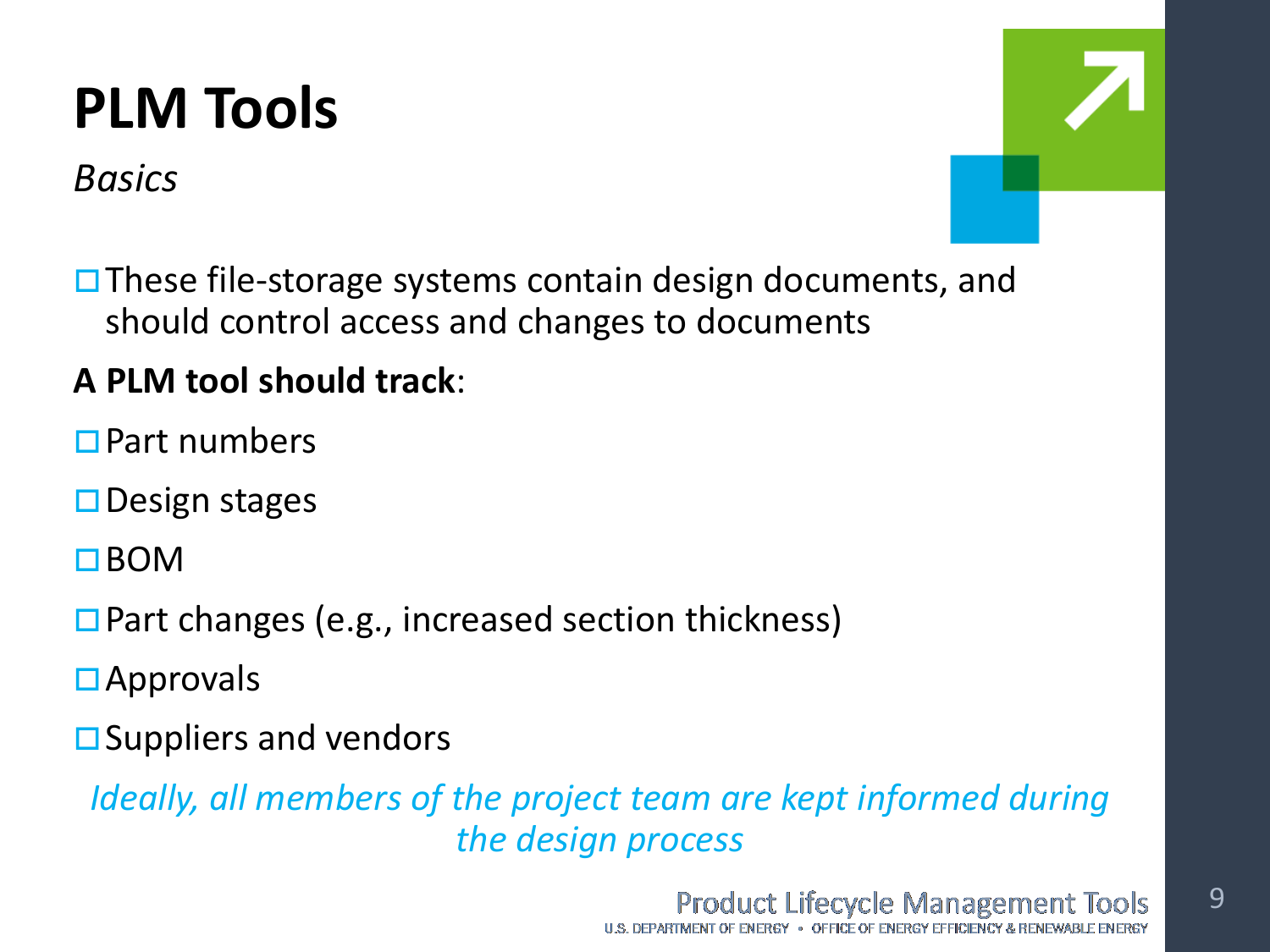# **PLM Tool Options**



- $\Box$  PLM software can be used to automate the management of product-related data and integrate the data with other business processes such as enterprise resource planning (ERP) and manufacturing execution systems (MES)
- $\square$  Some aspects of PLM can be handled with spreadsheets, email, and a networked drive, depending on the size and scale of the enterprise and product
- **There are numerous PLM software options, including**:
- Autodesk Vault
- $\square$  Siemens Teamcenter
- **PTC Windchill**
- □ Dassault ENOVIA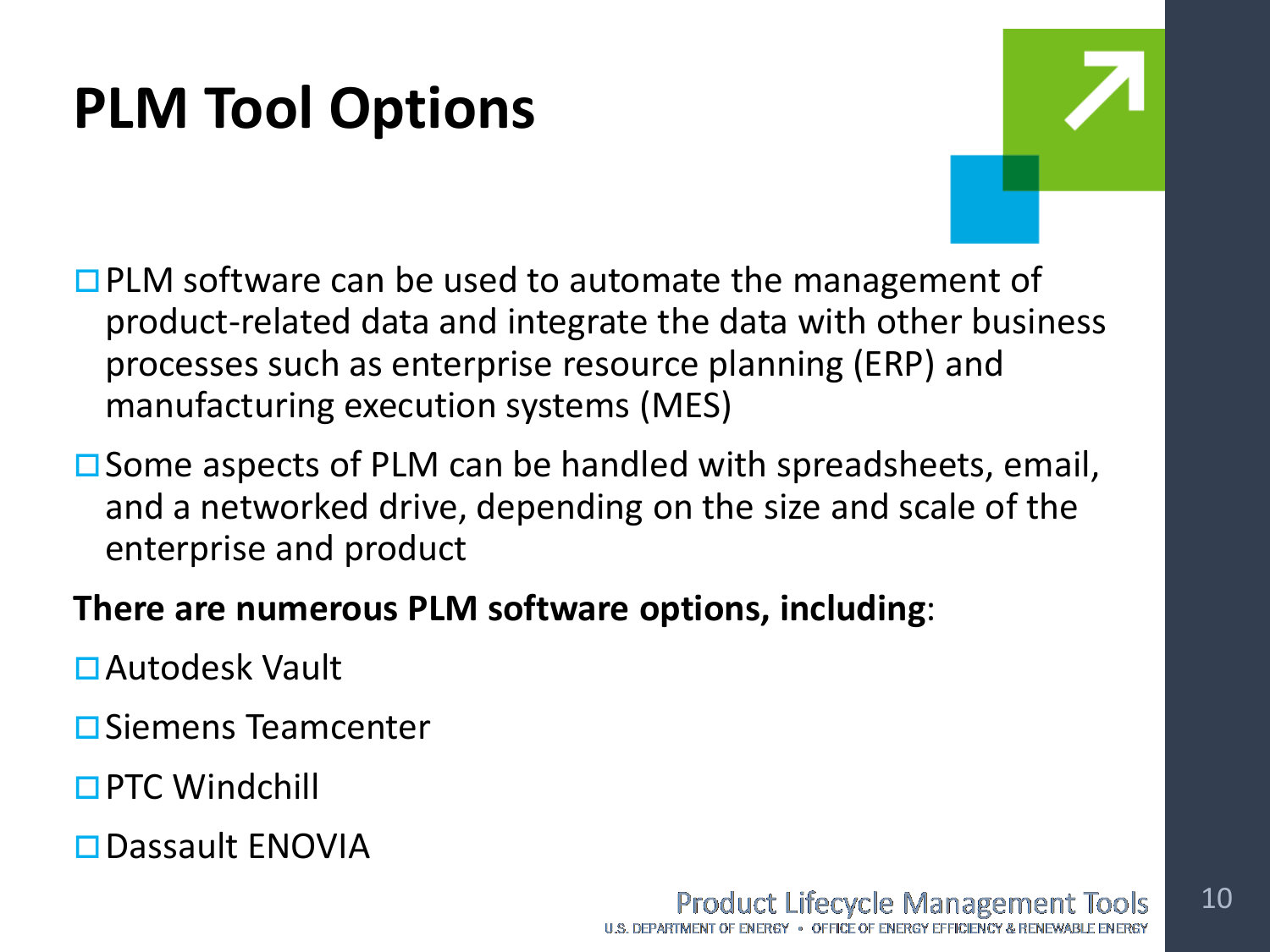# **PLM Tools**

*When do you need them?*



**As your firm grows, and complexity increases, you may need to upgrade to a formal PLM system, based on**:

- $\square$  Number of people in your firm
- $\square$  Number of distinct products
- $\Box$  Number of reused or common components
- **□ Versions of design documents**
- $\Box$  Number of people who need to approve changes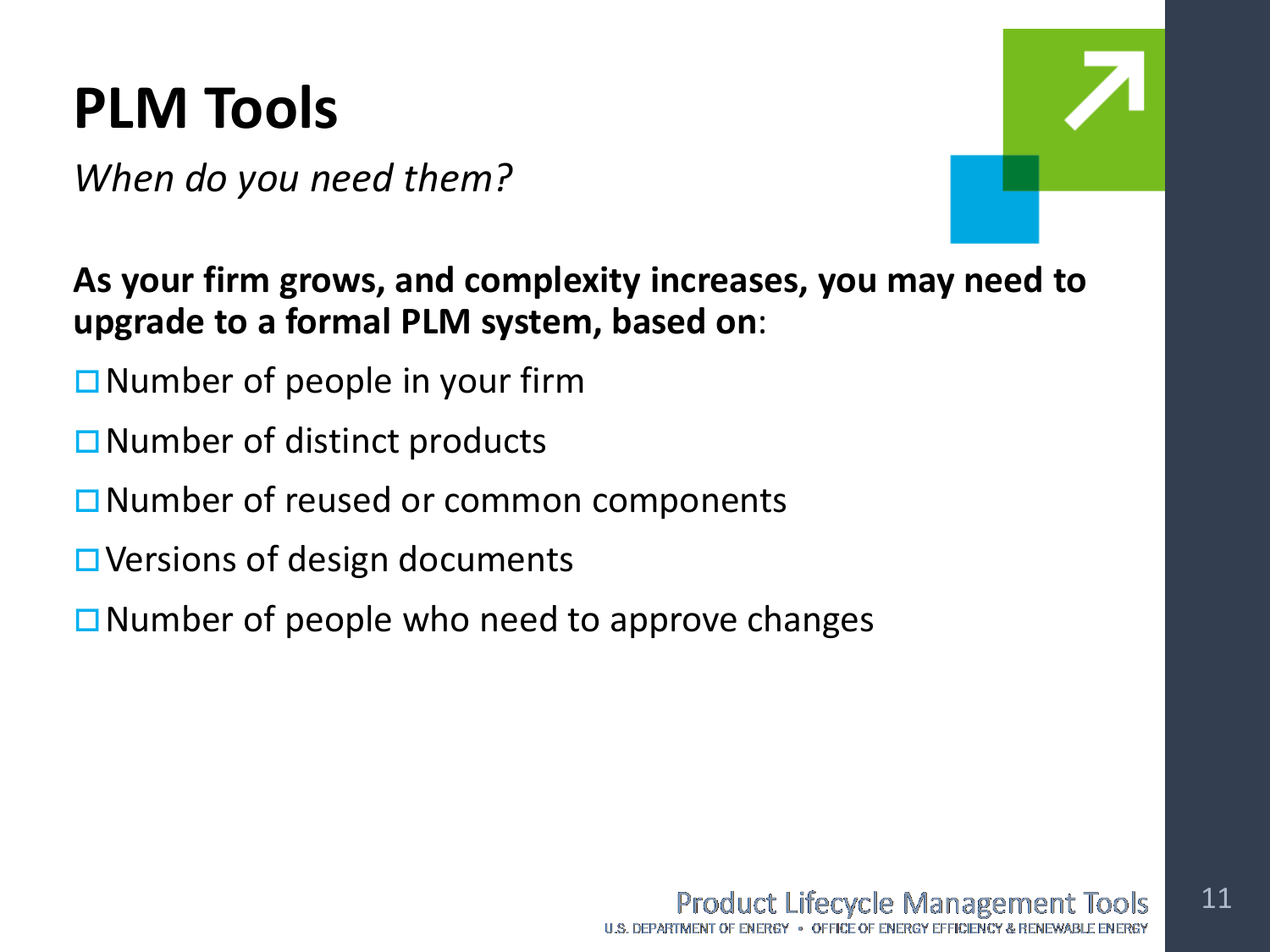# **Design Documents**

*Spreadsheets versus PLM software*

 $\square$  Documents are assigned a number

| <b>Excel</b><br><b>Spreadsheet</b> | <b>Part Number</b>                        | <b>Created By</b>      | Part type                                       | <b>Design</b><br>documents |
|------------------------------------|-------------------------------------------|------------------------|-------------------------------------------------|----------------------------|
|                                    | <b>Manually</b><br>created part<br>number | <b>Person creating</b> | <b>Select from</b><br>custom drop-<br>down menu | Path of design<br>document |



### **Product Lifecycle Management Tools** U.S. DEPARTMENT OF ENERGY . OFFICE OF ENERGY EFFICIENCY & RENEWABLE ENERGY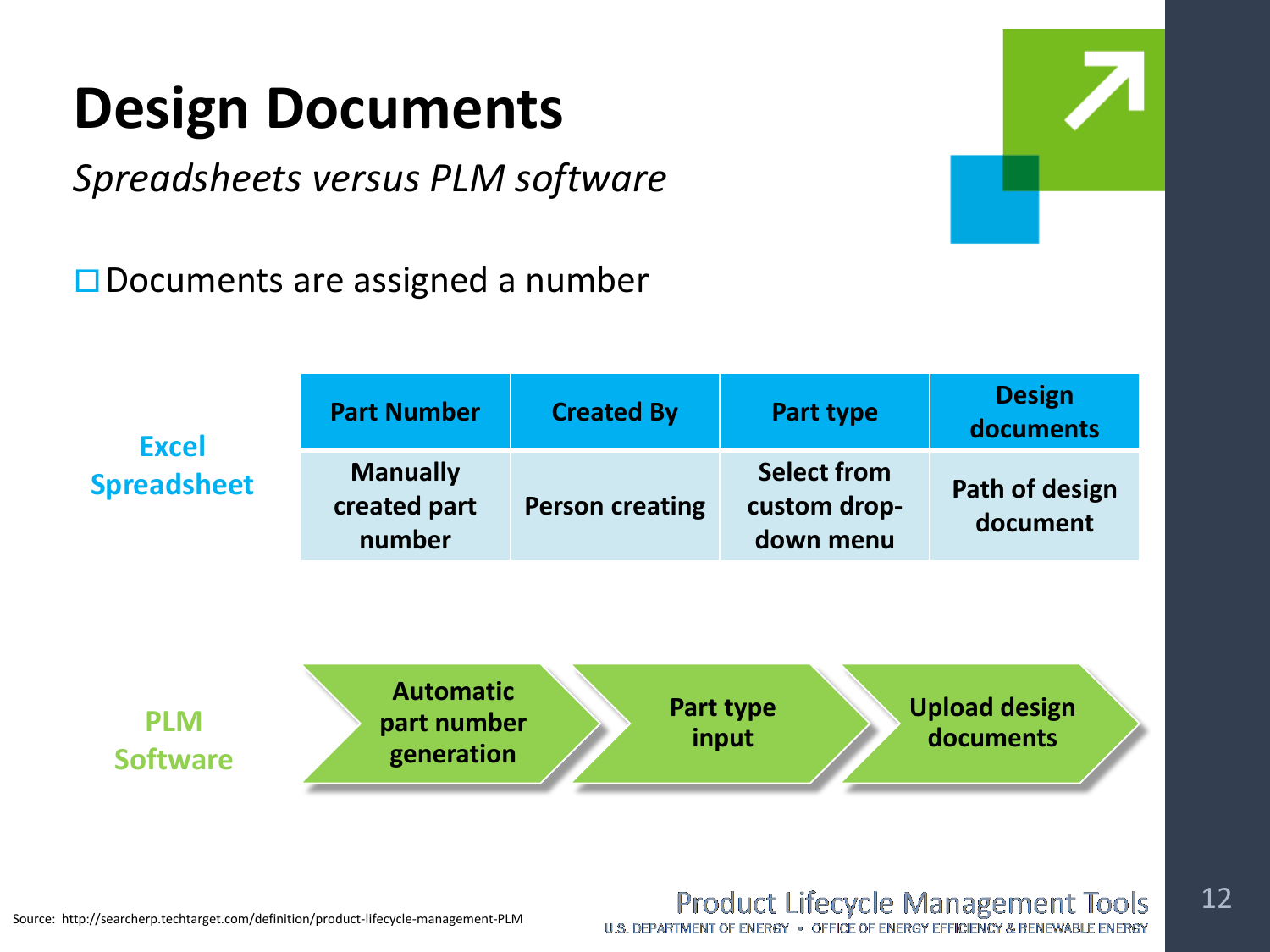# **Bill Of Materials**

*Basics*



- **The bill of materials (BOM) is a detailed list of all product components, including**:
- $\Box$  Parts and subassemblies
- **□ Purchased components and manufactured components**
- $\Box$  Information about the attributes of each component (i.e., material)

### *See Module 2B for more detail on BOMs*

- $\square$  Every part and assembly is associated with the BOM; the BOM helps in planning and keeping track of the parts required
- $\Box$  The BOM can also track regional or other product variations; for example, alternative power supplies for different regions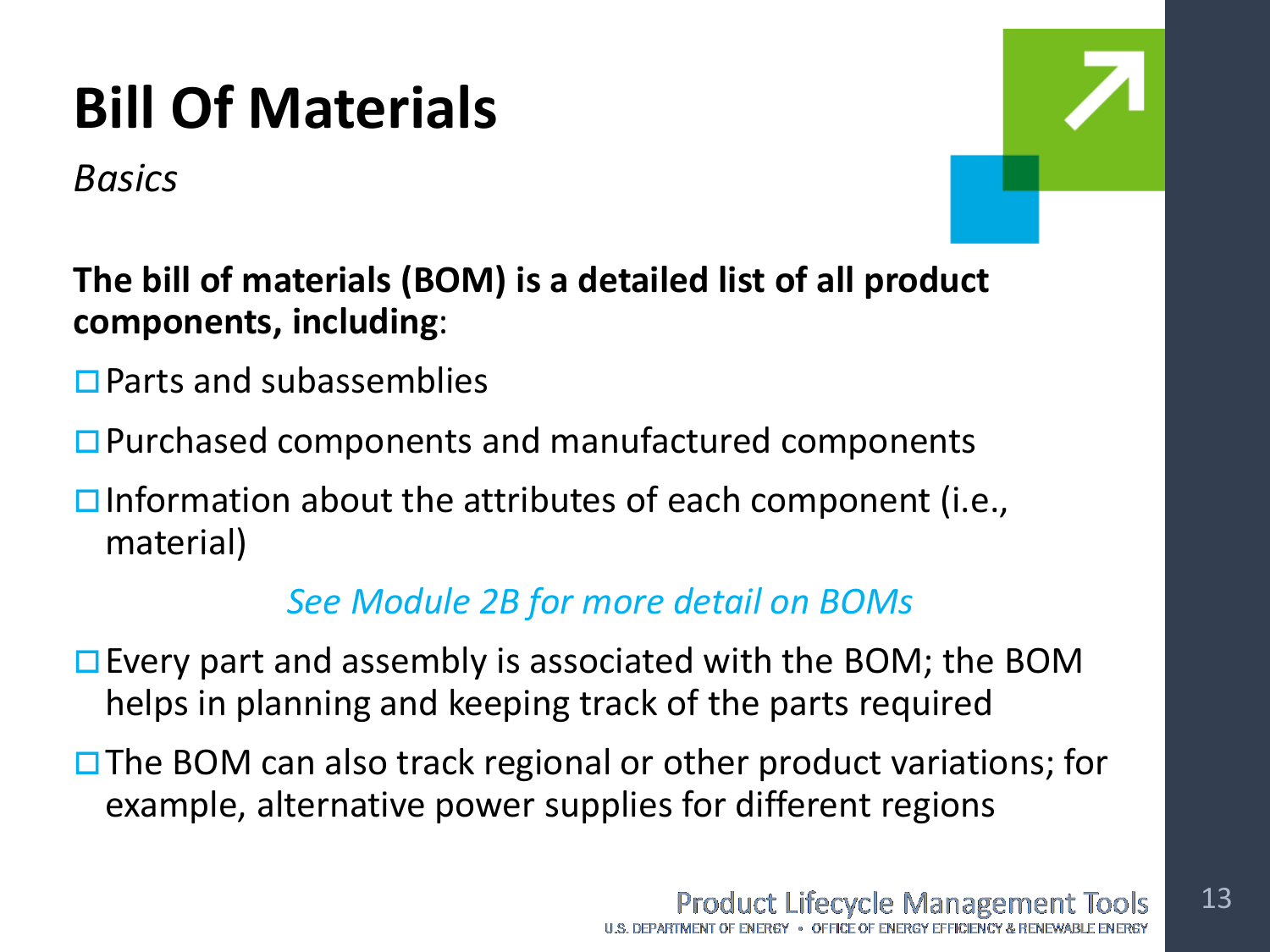# **Bill Of Materials**

### *Example – BOM on an engineering drawing*

| <b>ITEM NO.</b> | <b>PART NUMBER</b> | <b>PART NAME</b>                    | <b>DESCRIPTION</b>                | <b>SOURCE</b>      | QTY. |
|-----------------|--------------------|-------------------------------------|-----------------------------------|--------------------|------|
|                 | UCP21-AST          | <b>PILLOW BLOCK BEARING</b>         | AST - METRIC SERIES               | <b>PURCHASED</b>   |      |
|                 |                    | 3GAA103001-BSE ELECTRIC MOTOR 1.5KW | ABB - M2AA100L 6                  | <b>PURCHASED</b>   |      |
| 3               | 7493251            | <b>BASE FRAME</b>                   | <b>MACHINED</b>                   | <b>FABRICATEDI</b> |      |
|                 | 7493250            | BEARING MOUNTING PAD                | <b>MACHINED</b>                   | <b>FABRICATEDI</b> |      |
|                 | 91292A241          | <b>SOCKET HEAD SCREWS</b>           | <b>MCMASTER-CARR</b>              | <b>PURCHASED</b>   | 2    |
|                 | 7493252            | <b>MOTOR SHAFT</b>                  | HARDENED STEEL MACHINED PURCHASED |                    |      |
|                 | 91292A274          | <b>SOCKET HEAD SCREWS</b>           | <b>MCMASTER-CARR</b>              | <b>PURCHASED</b>   | 4    |
| 8               | 7493254            | <b>MOTOR MOUNTING PAD</b>           | <b>MACHINED</b>                   | <b>FABRICATED</b>  |      |



### **Product Lifecycle Management Tools** U.S. DEPARTMENT OF ENERGY . OFFICE OF ENERGY EFFICIENCY & RENEWABLE ENERGY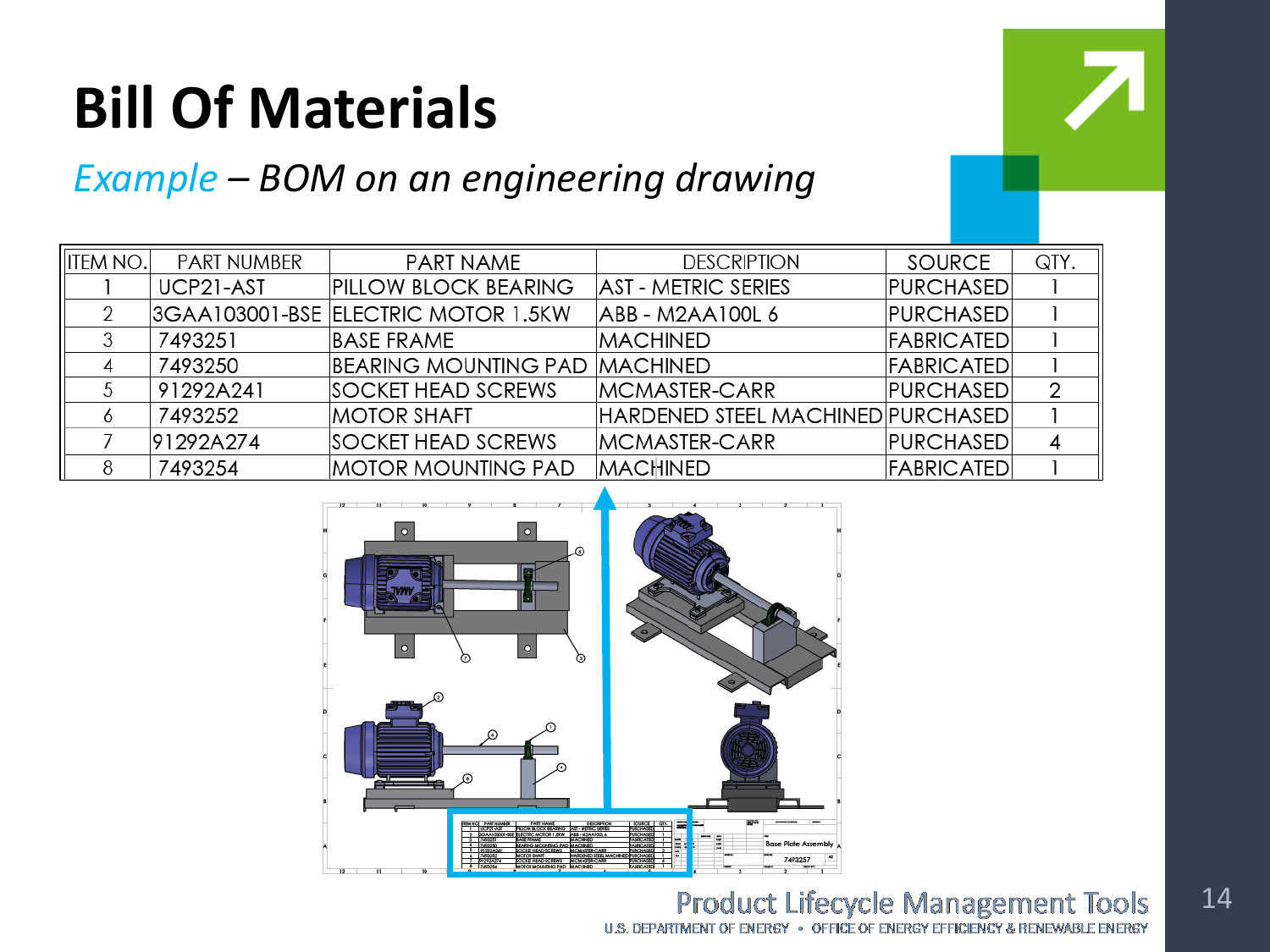# **BOM And PLM**



- $\Box$  BOM generation is one of the key benefits of using PLM software as the BOM needs to be maintained and updated when parts are updated
- $\Box$  BOM generation can be done manually (i.e., spreadsheet), but the hierarchy of components can be difficult to track
	- —Spreadsheet BOMs become very difficult when there are multiple versions and numerous stock keeping units (SKUs)

| <b>PLM</b><br>software      | Input all the parts and<br>sub-assemblies | <b>Automatic BOM</b><br>generation |  |
|-----------------------------|-------------------------------------------|------------------------------------|--|
| <b>Excel</b><br>spreadsheet | <b>Part Number</b>                        | <b>BOM</b>                         |  |
|                             |                                           | <b>Attach BOM file</b>             |  |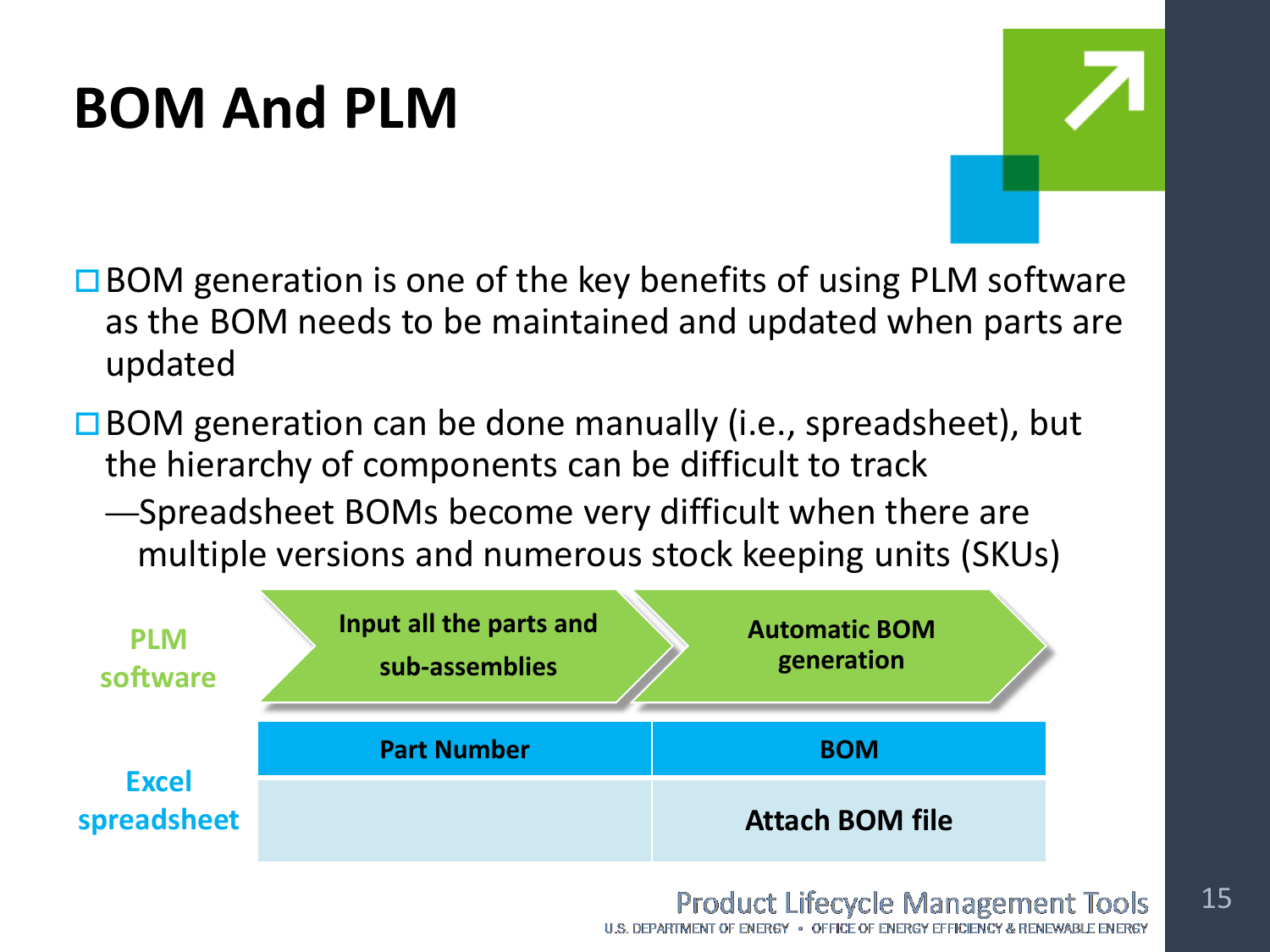# **Component Changes In The PLM**

*What they are and when to use them*

**Any minor change in a part/component can have significant implications because**:

- $\Box$  Components are part of assembly models (things may or may not still fit)
- $\Box$  Components may be used across multiple products
- $\Box$  Changes may have manufacturing process implications
- **□ An engineering change order (ECO) process is necessary to** ensure that every change is accounted for
	- —Typically involves component "check out"
	- —Component is then changed and "checked in"
	- —"Check in" initiates requests for approval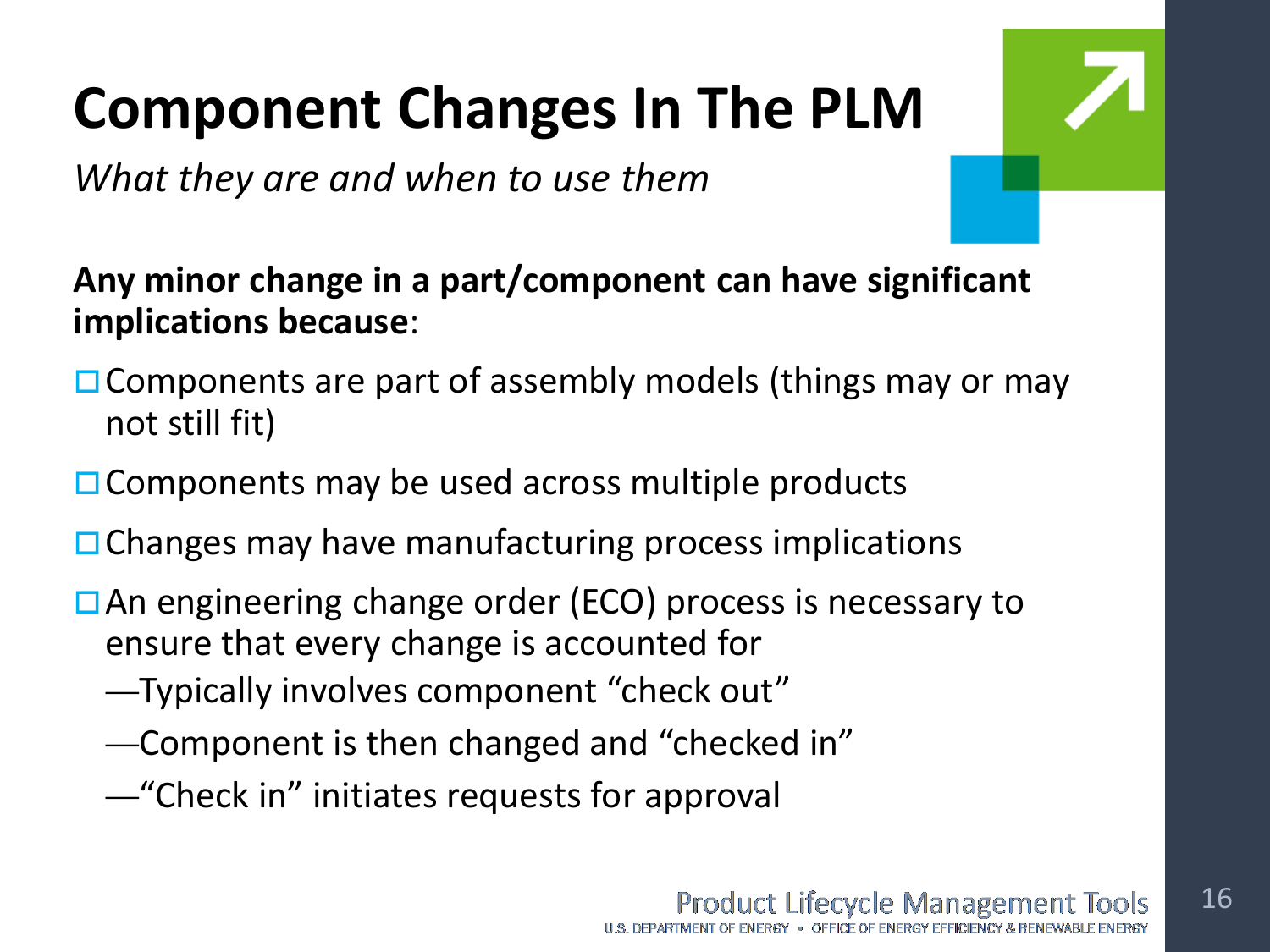# **Component Changes In The PLM**

*What they are and when to use them (cont.)*

- 
- $\Box$  The ECO process ensures that all stakeholders (i.e., product designer, contract manufacturer) are aware of and approve the change(s)
- $\Box$  The first request for approval is for the "release" of the part
- $\Box$  Stakeholders need to approve the final version of the component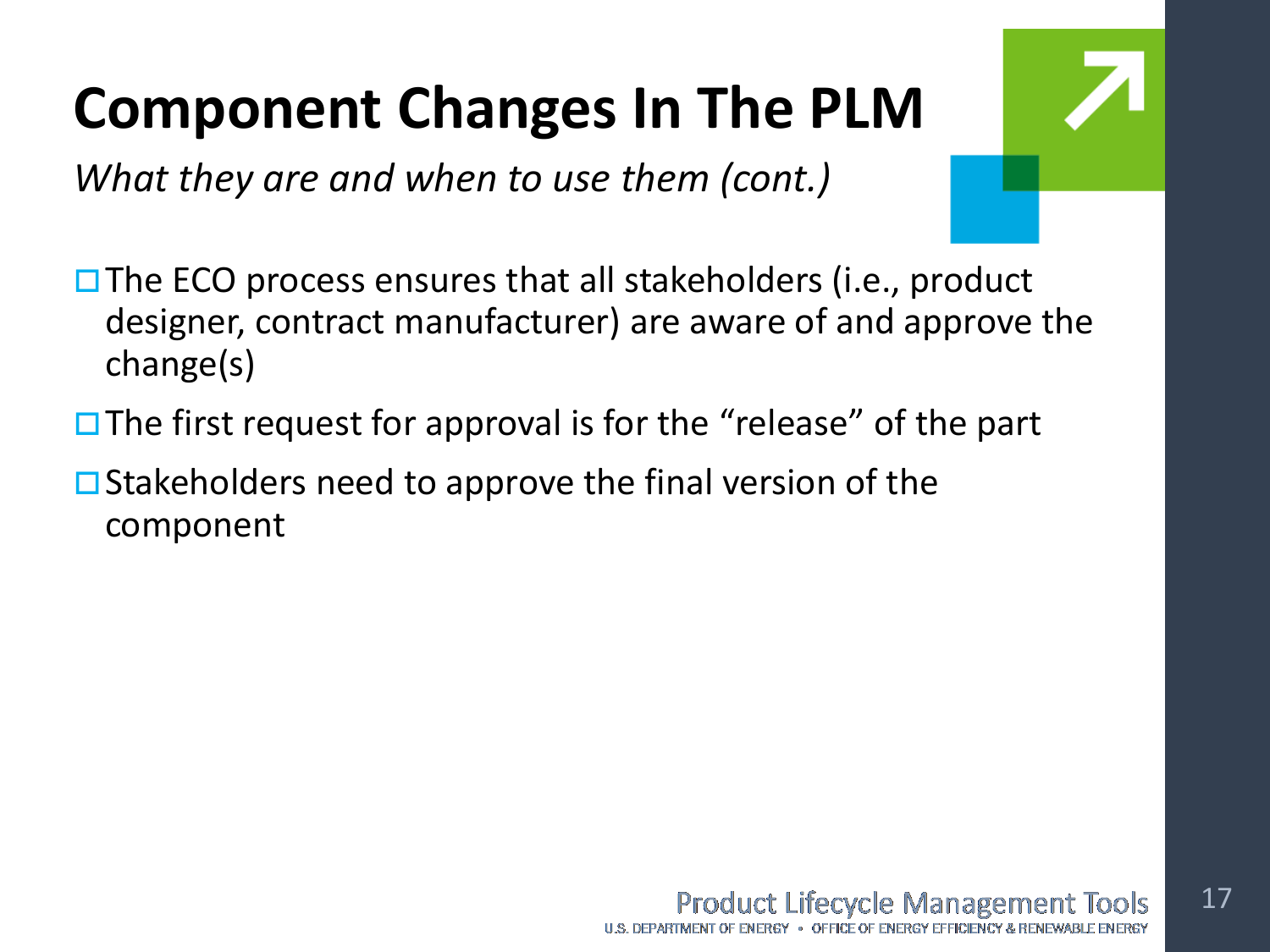# **Engineering Change Order**

*Inputs - What to include on an ECO form*

- $\Box$  What is being changed
- $\Box$  Who is making the change
- $\square$  Reason for the change
- $\square$  Description of the change
- $\Box$  What components/assemblies are affected by the change
- $\Box$  Who needs to approve the change
- $\Box$  When this change will go into effect
- $\Box$  What will be done with existing parts that are no longer of use
- □ Any necessary testing approvals, certifications, or sign-offs
- $\square$  Impact on production/purchase costs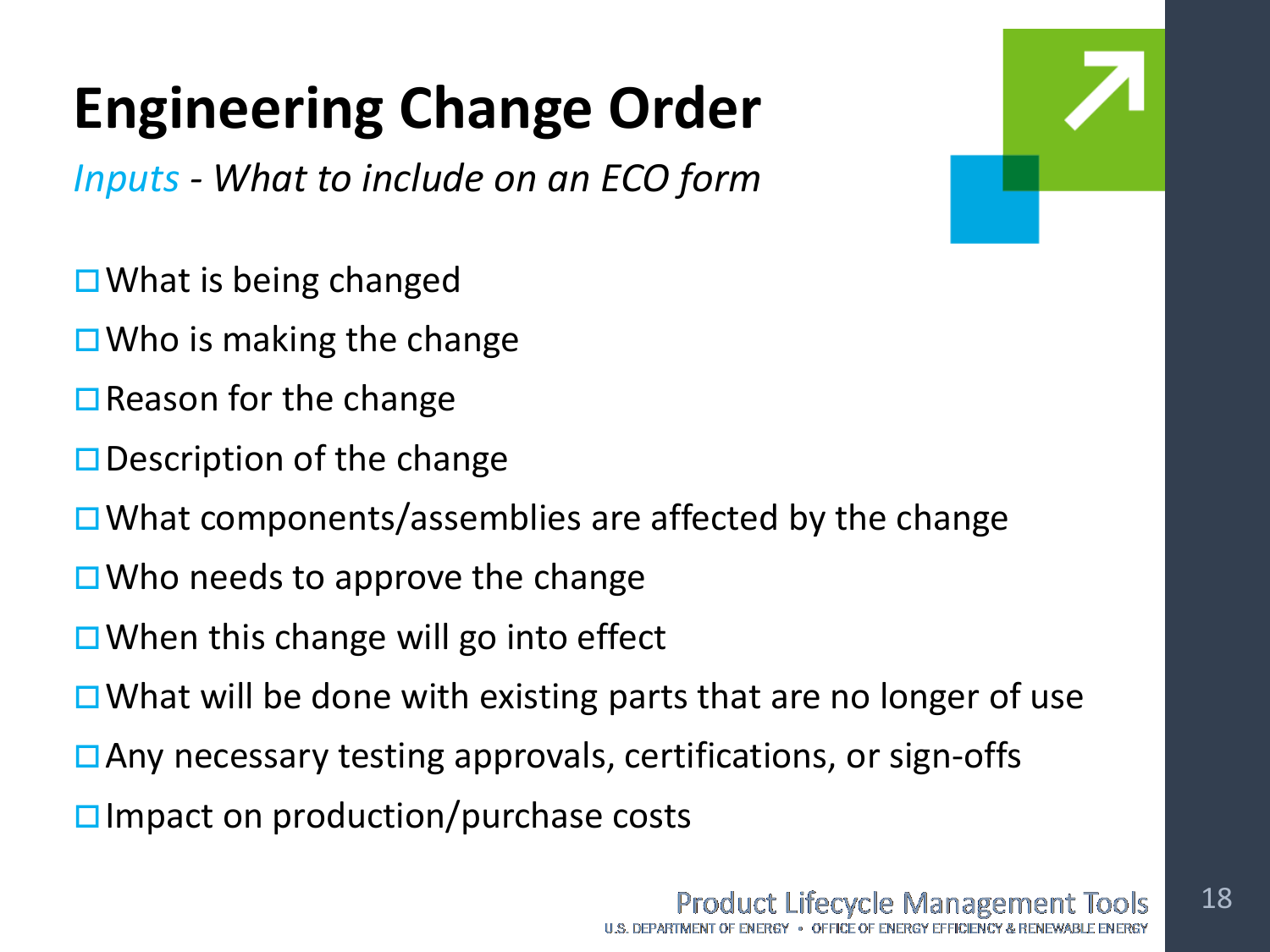# **Change Management In PLM**

*Key to the design process*



- $\Box$  Components and assemblies need to be tracked and revisions approved by all stakeholders
- $\Box$  When changes are going to be made to a component, it should be "checked out" so other users know the component is being revised
- $\Box$  Once the changes have been made, it can be "checked in" for approval and release
- $\Box$  Released parts may be in the process of being manufactured; decide if existing inventory will be used, scrapped, etc.



U.S. DEPARTMENT OF ENERGY . OFFICE OF ENERGY EFFICIENCY & RENEWABLE ENERGY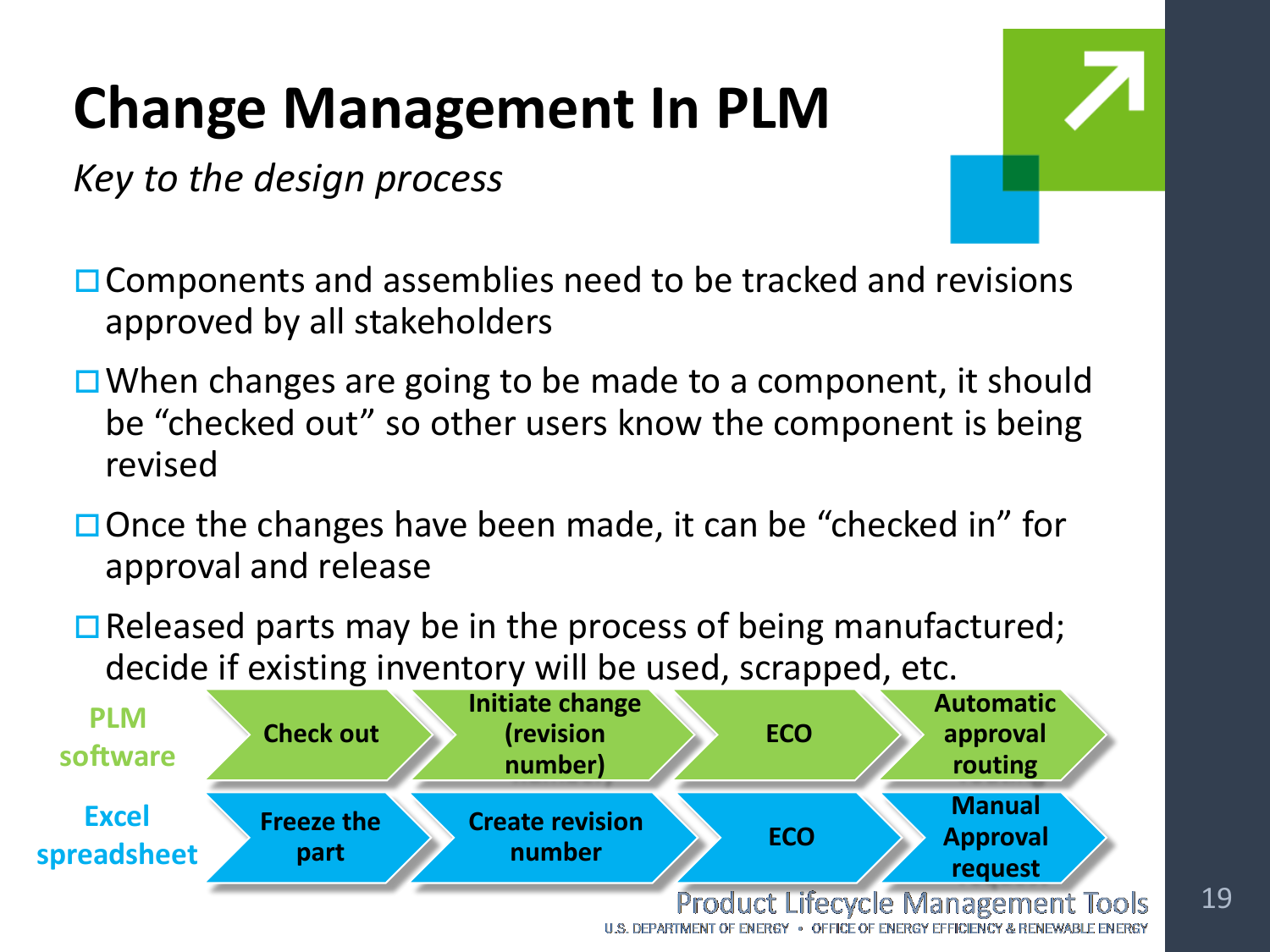

# **Complete PLM Flowchart**

**Product Lifecycle Management Tools** U.S. DEPARTMENT OF ENERGY . OFFICE OF ENERGY EFFICIENCY & RENEWABLE ENERGY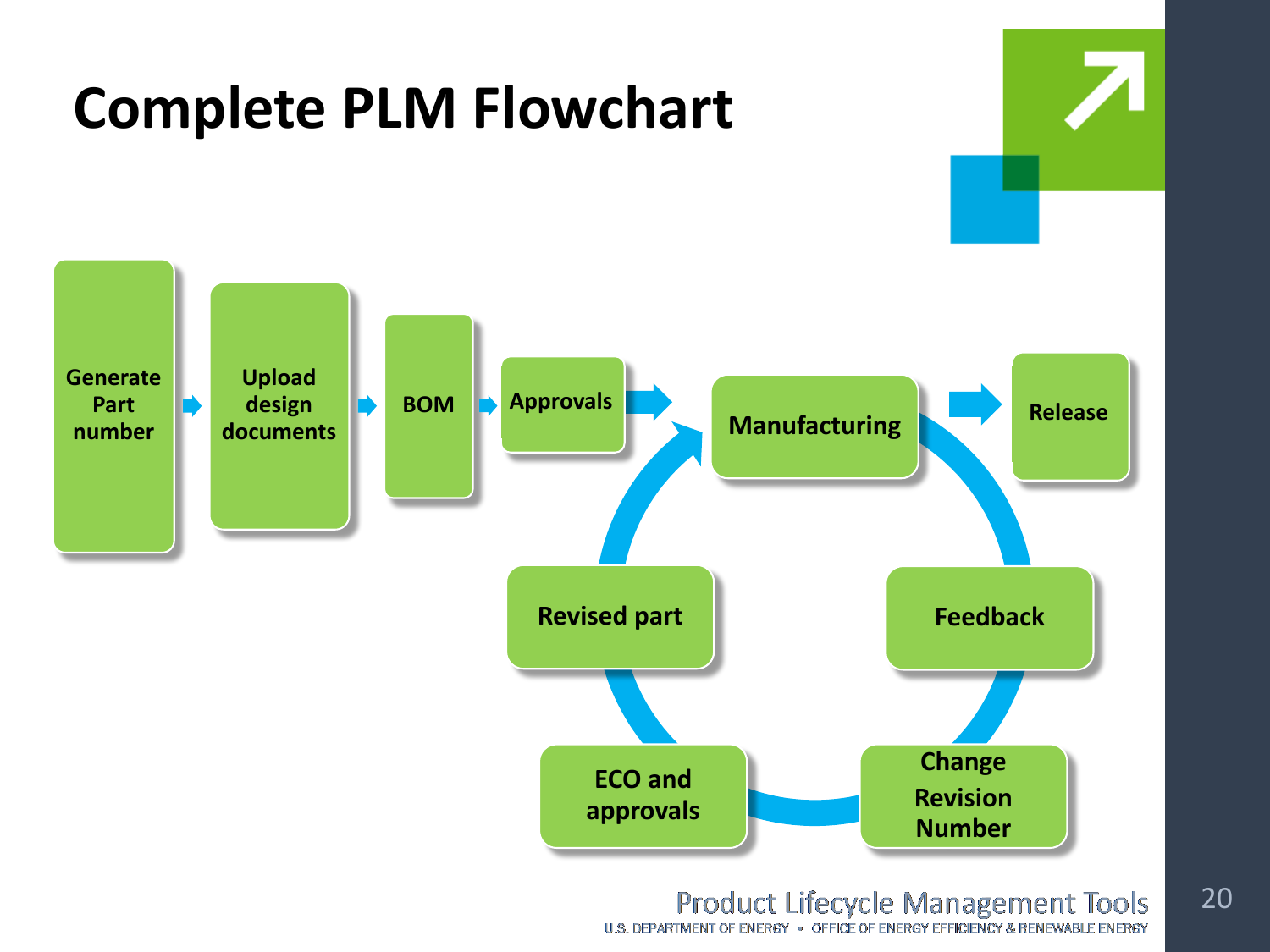# **Computer-Aided Design Tools**

*Basics*



### **Modern CAD tools are**:

- **Feature-based**: Simple design features (i.e., extrusions or cuts) are used to create complex geometry
- **Parametric**: The aspects of a feature are controlled by parameters (i.e., width, depth)
- **Solid modeling**: The CAD model contains a significant amount of information that would be available from an actual component (mass, center of gravity, etc., can be gleaned from the CAD model)
- $\Box$  Product complexities highlight the need for clear design data —Complex CAD models can contain hundreds or thousands of features and components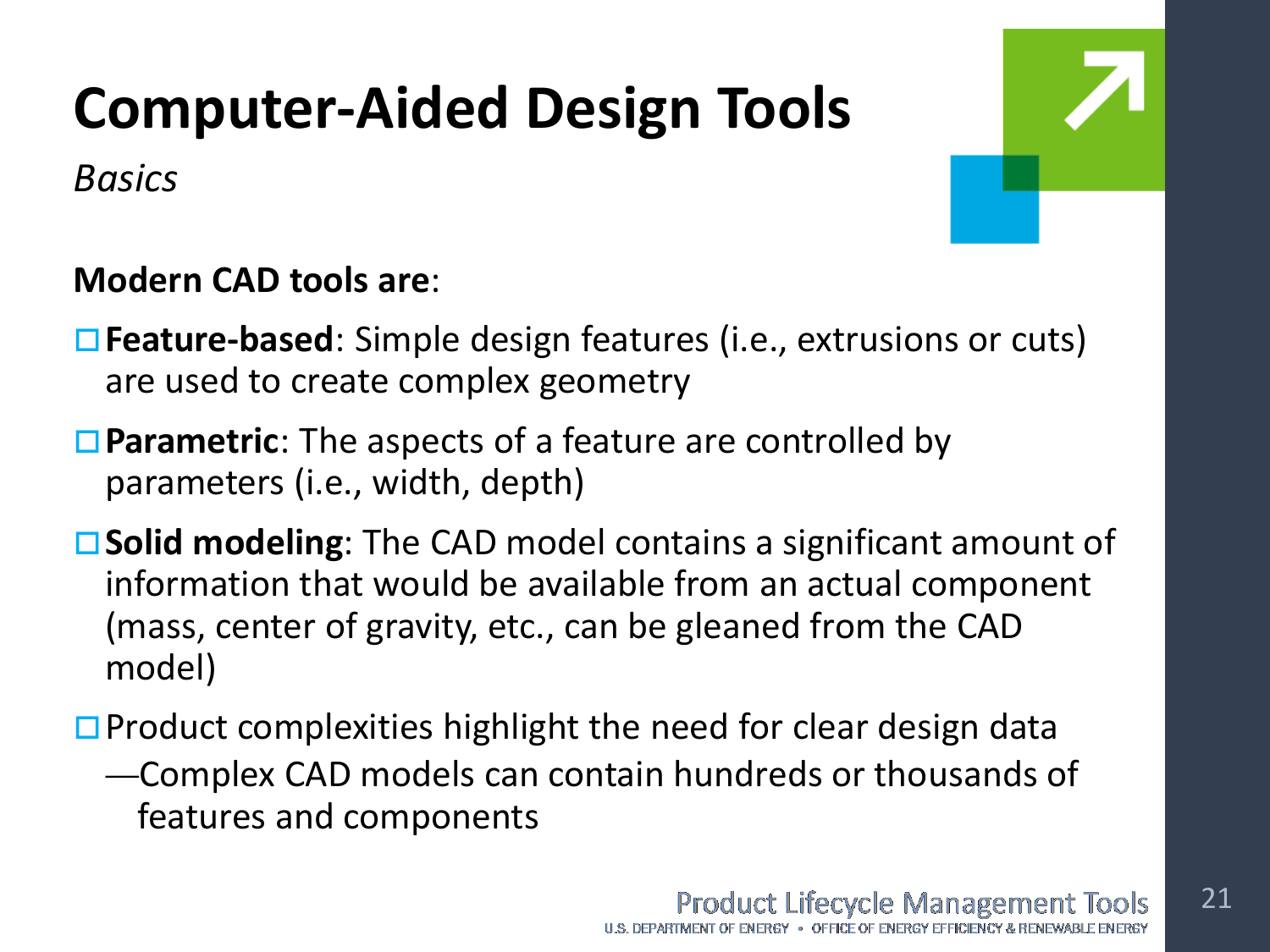# **CAD And Design Intent**

 $\square$  Design intent is the rationale for why certain feature selection and constraint decisions were made

- $\square$  Design intent should inform how a model will be when it is altered
- $\Box$  Key design considerations should inform design intent

*Example*: One hole is fixed, one is driven by an equation, and the other two are mirrored. As the size of the hinge changes, the holes remain properly spaced along the length and width.

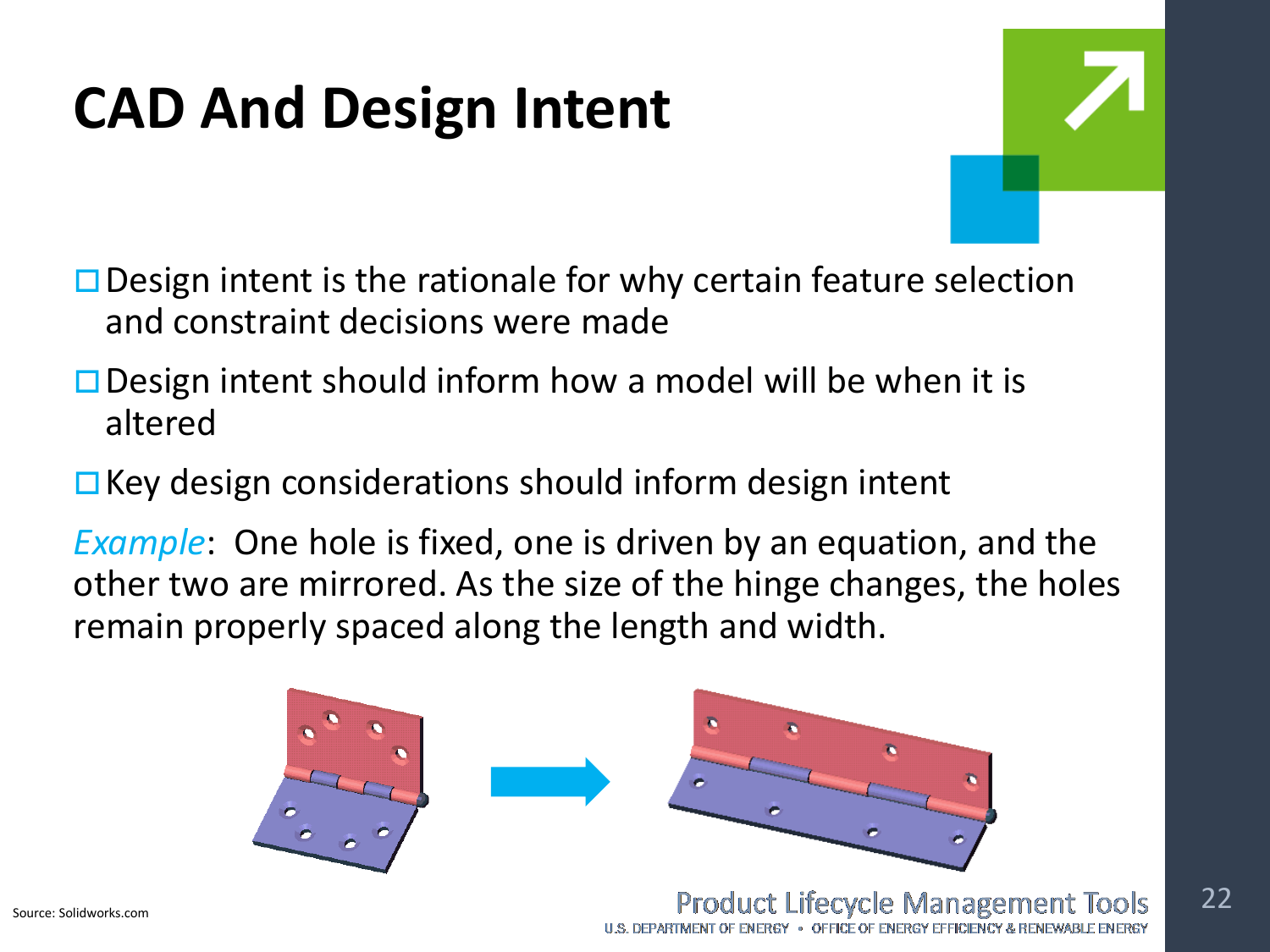# **CAD And Design Intent**

*(cont.)*



### **Parametric modeling tools have model trees**:

- $\Box$  Model trees show the hierarchical relationship among features
- $\Box$  Understanding these relationships is critical when making component alterations
- $\square$  Design intent is also critical in assemblies and the relationships among components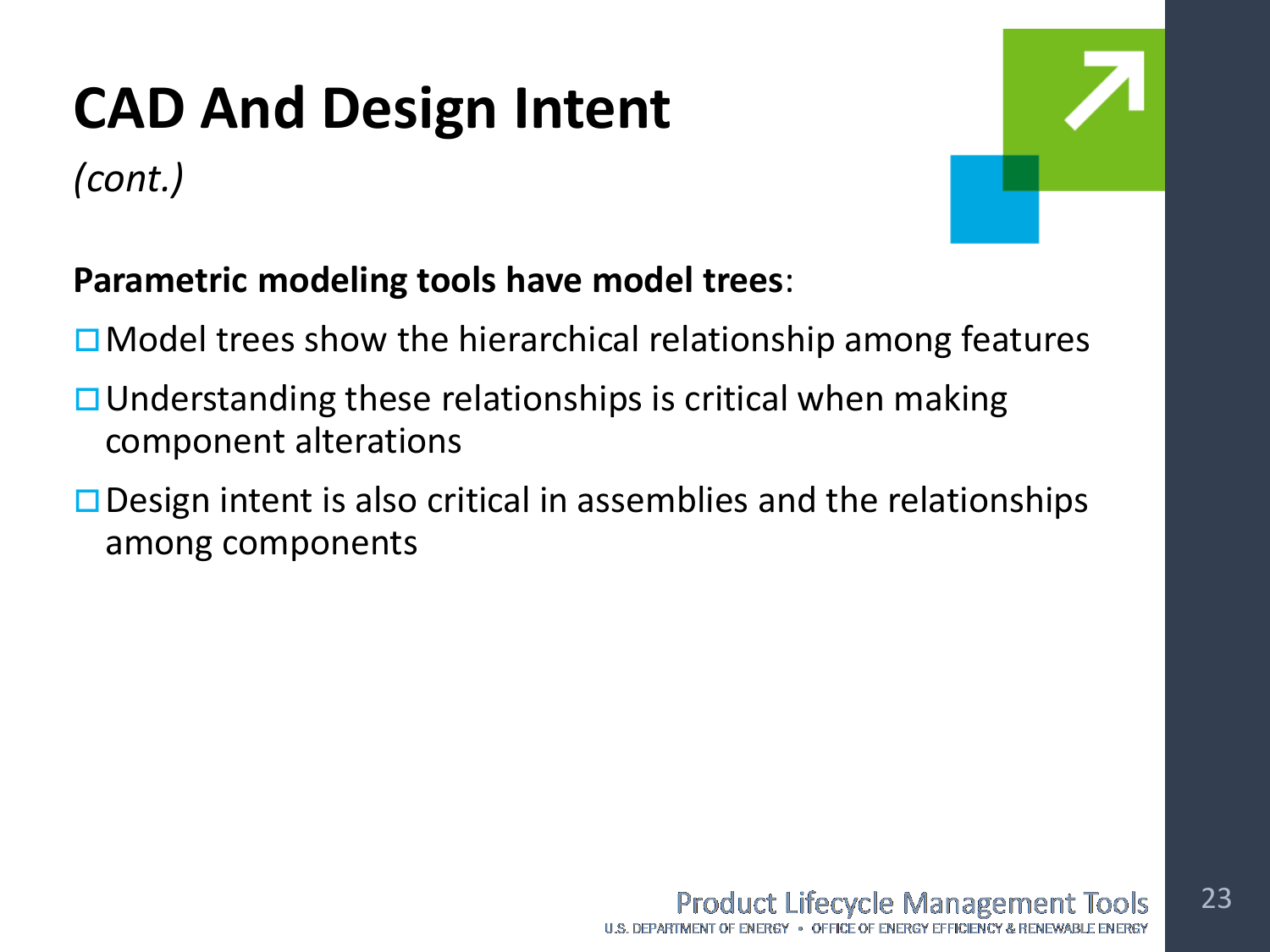# **Product Lifecycle Management**

*Key considerations*



### **Cost**:

- $\square$  PLM systems can be very costly; however, their benefits for BOM and product management are significant
- □ As soon as feasible, companies should adopt a formal PLM system

### **Quality**:

- $\Box$  Design decisions drive quality; these decisions are implemented through design documents
- **□** Design documents must be tracked and properly managed to maintain quality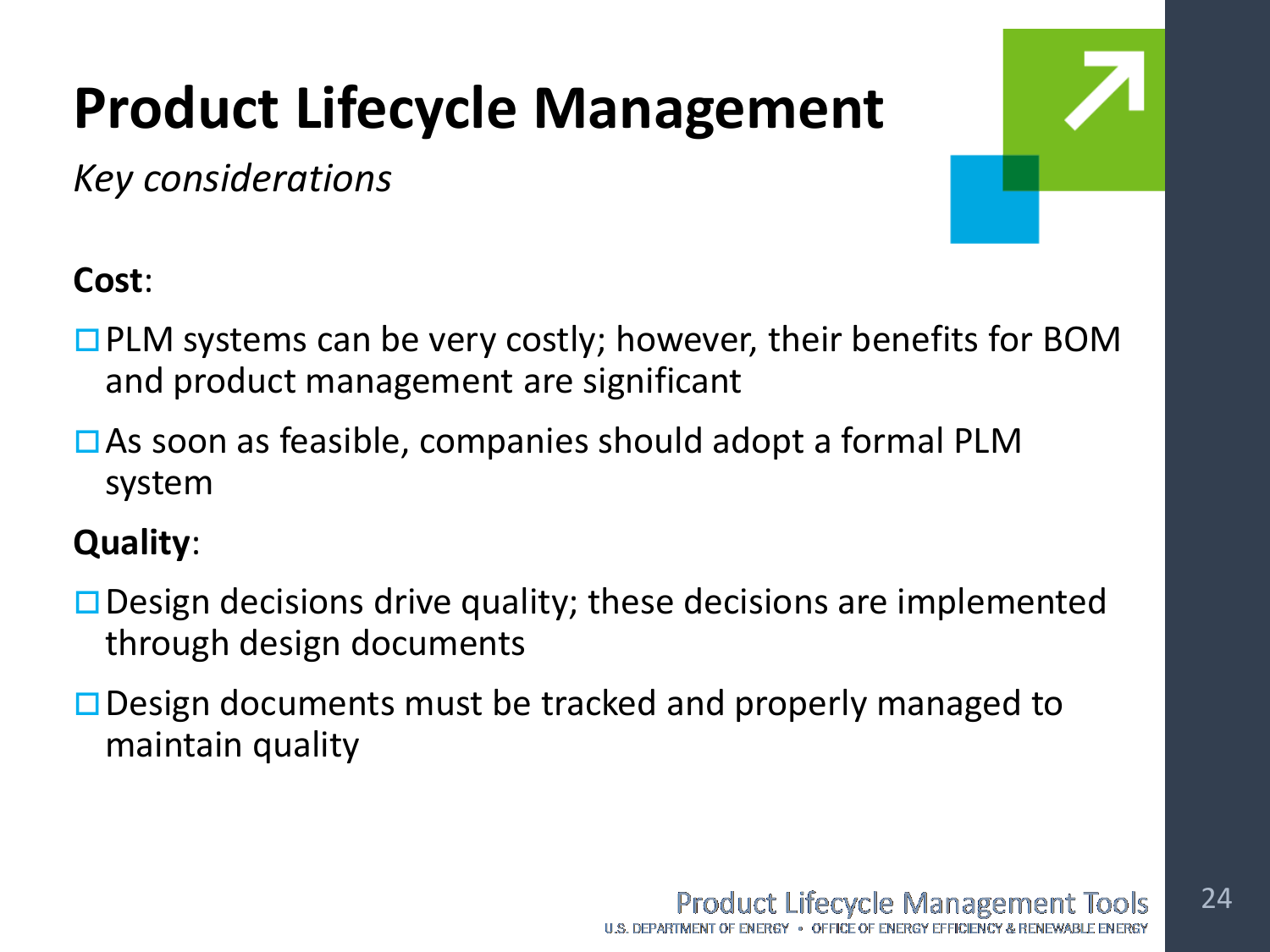# **Product Lifecycle Management**

*Key considerations (cont.)*

### **Iterations**:

- $\Box$  All iterations of the design should be traceable throughout the design documents
- $\square$  The ECO process ensures that all stakeholders are aware of and approve any changes

### **Risk**:

- $\Box$  Tracking design changes and using a documented ECO process reduces risks
- □ A change implemented on one product may be detrimental to another product that uses the same component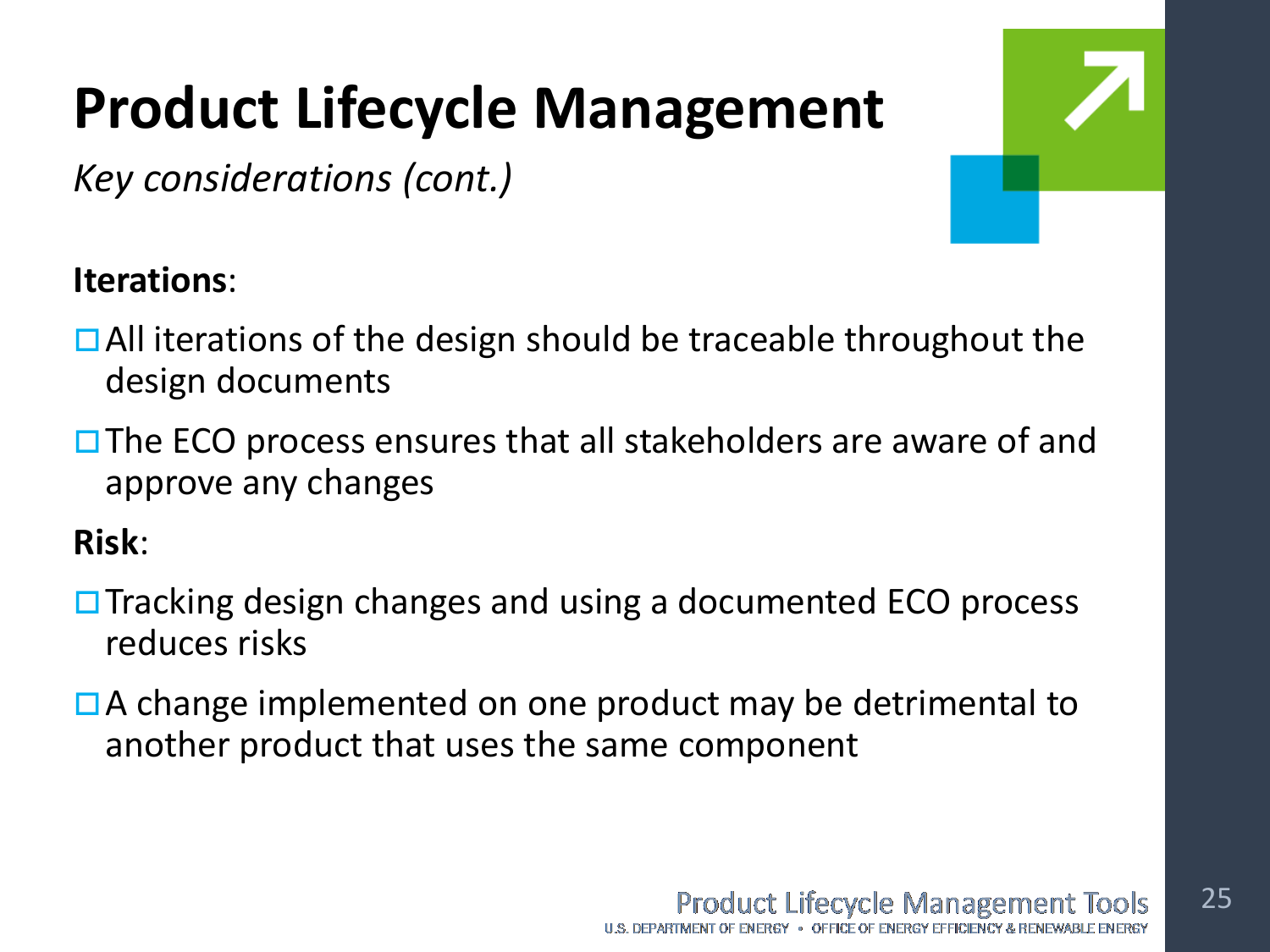## **Resources**



### $\square$  Resilient modeling

[https://community.plm.automation.siemens.com/siemensplm/attachments/si](https://community.plm.automation.siemens.com/siemensplm/attachments/siemensplm/solid-edge-tkb/159/) emensplm/solid-edge-tkb/159/

 $\square$  The model-based enterprise

<https://www.nist.gov/publications/model-based-enterprise-manufacturing>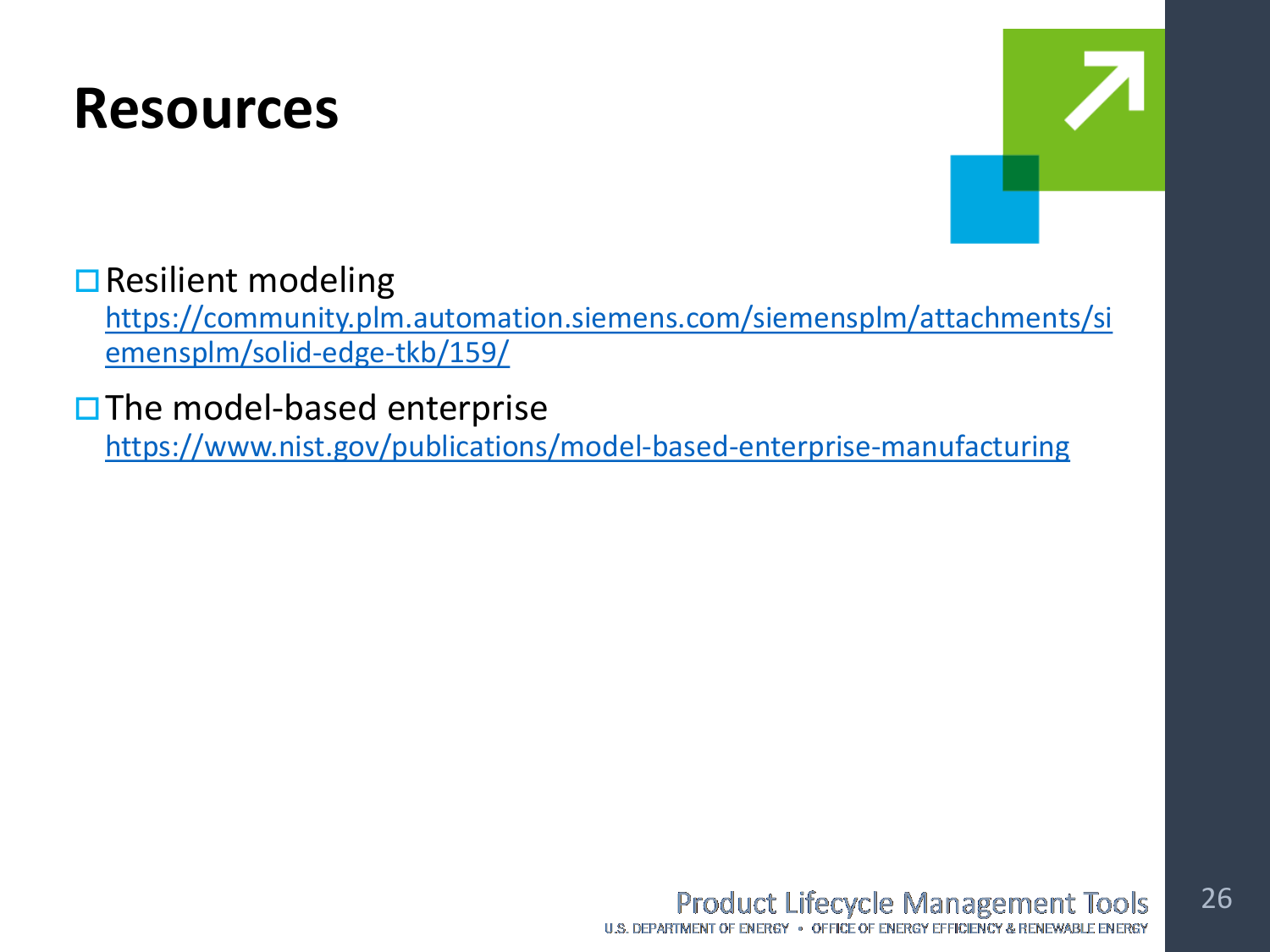# **List Of Terms**

### *In glossary*



- **[Product Lifecycle Management PLM](https://en.wikipedia.org/wiki/Product_life-cycle_management_(marketing))** is the succession of strategies by business management as a product goes through its lifecycle.
- **[Engineering Validation](http://www.getreskilled.com/what-is-a-validation-engineer/)** measures and analyzes the process, audits and calibrates equipment and creates a document trail that shows the process leads to a consistent result to ensure the highest quality products are produced. (Repeat from 2C)
- **[Design Validation](http://www.businessdictionary.com/definition/design-validation.html)** is testing aimed at ensuring that a product or system fulfills the defined user needs and specified requirements, under specified operating conditions.
- **[Process Validation](https://en.wikipedia.org/wiki/Process_validation)** is the analysis of data gathered throughout the design and manufacturing of a product in order to confirm that the process can reliably output products of a determined standard.
- **[Feasibility](https://www.investopedia.com/terms/p/product-life-cycle.asp)** is the process in product life cycle which first translatesfeasible ideas into technically feasible and economically competitive product concepts, and then produces product concept through concept generation and selection. Two commonly used techniques to decide the best design candidate are design-to-cost and life-cycle-cost analyses.
- **[Development](https://en.wikipedia.org/wiki/New_product_development)** is the stage in the product development life cycle in which transformation of a market opportunity into a product available for sale occurs.
- **[Qualification](http://www.prognostics.umd.edu/calcepapers/08_Weiqiang_qualifictaionProductDev_ICEPT-HDP.pdf)** testing are to (a) evaluate the quality of a product to see if it meets the design requirements, (b) develop information on the integrity of a product and its structure, (c) estimate the expected service life and reliability and (d) evaluate the effectiveness of materials, processes, and designs. Qualification tests estimate expected life and design integrity of a product.
- **[Field Readiness](https://www.marsdd.com/mars-library/is-the-product-ready-for-release/)** is critical process during product development when a company determines their product's readiness [for release. This process takes place after](https://www.marsdd.com/mars-library/product-testing-methods/) [learning market's problems](https://www.marsdd.com/mars-library/identifying-market-problems/)[, building a solution and](https://www.marsdd.com/mars-library/product-testing-methods/) preliminary testing is successfully completed and release is anticipated.